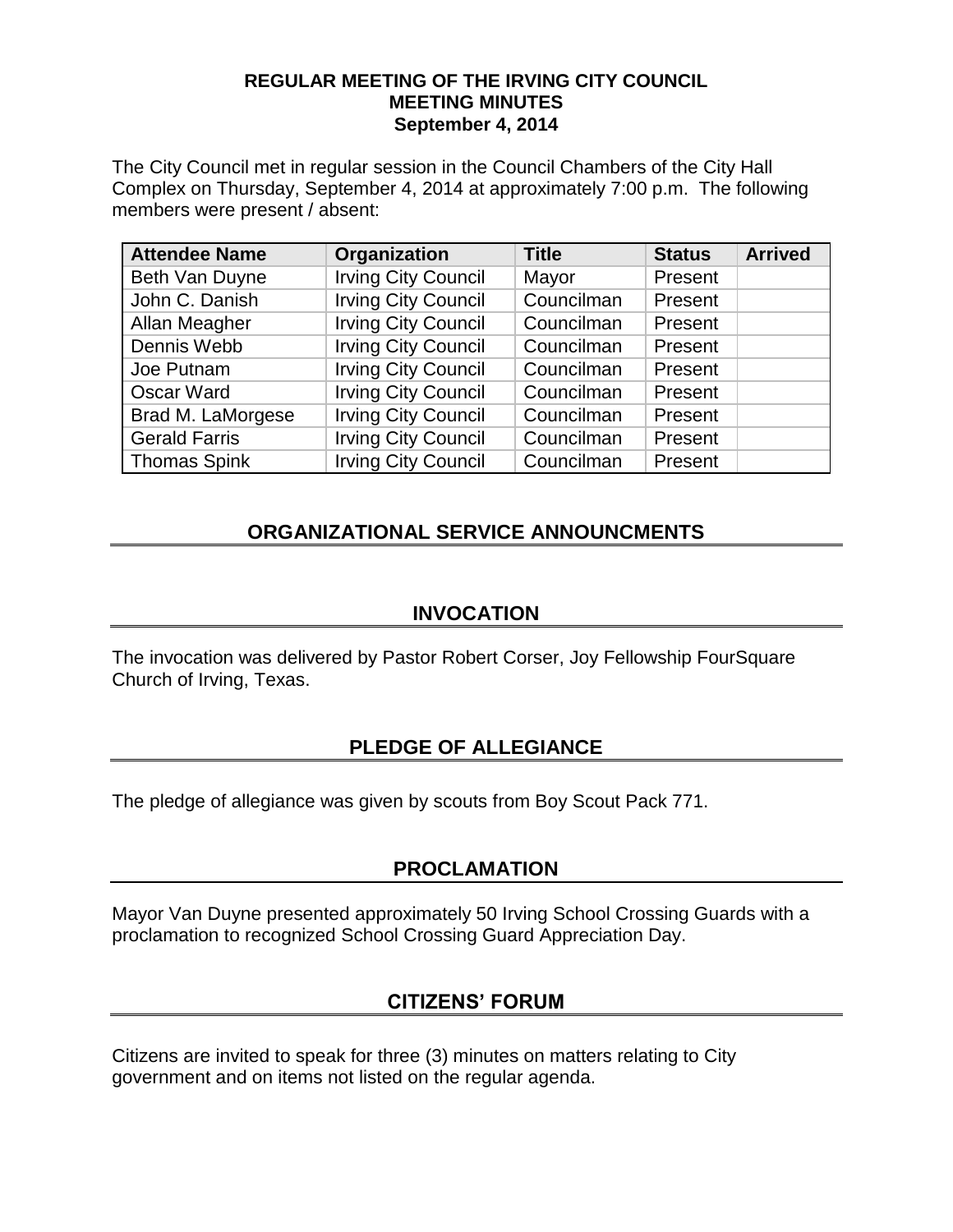Susan L. Emert, 2017 Meadow Dale, Irving, TX - Ms. Emert thanked the Council for allowing DART and para-transit to come to the city of Irving as this service has allowed her son, who is blind, to get to events and appointments. She also thanked the Parks and Recreation Department for all the services they provide that have benefited her child, and spoke of the City replacing a fire hydrant that was in the way of a disabled person after she called in to report it.

Nathan Deolloz, 2514 Morgan St., Irving, TX - Mr. Deolloz spoke regarding changing a recreation center rules so that more children can participate.

Manny Benevidez, 2108 Meadow Glen, Irving, TX - Mr. Benevidez spoke regarding an issue with city services in South Irving.

David Bennett, 3577 N. Belt Line Rd., #1010, Irving, TX - Mr. Bennett spoke regarding tango.

# **CITY COUNCIL AGENDA**

#### **1 City Operations Update**

Casey Tate, Capital Improvement Program Director, described the ongoing construction on MacArthur Boulevard, the South Irving Library, and O'Connor improvements in front of Williams Square. He noted that construction on Grauwyler Road is on hold due to work being done by Atmos.

#### **2 Heritage Crossing Update**

Kevin Kass, Redevelopment and TIF Administrator, presented the Heritage Crossing Update which included the grand opening of Big State on September 8th and the Irving Main Street Event on September 20th that will feature arts, crafts, and live music.

**3 Public Hearing No. (ID # 6405) --** Public Hearing on the 2014-15 City of Irving Fiscal Year Budget and Tax Rate

Mayor Van Duyne opened the public hearing at approximately 7:30 p.m.

The following individual(s) signed up to speak in support of this item: Wally Banks, 3413 Briarcliff Ct. S., Irving, TX Jim Meler, 8520 Mill Creek Rd., Irving, TX Don Van Slyke, 2617 Castle St., Irving, TX Don Wilson, 1410 Ronase, Irving, TX Sharon Barbaso-Crain, 2608 Alan-a-Dale, Irving, TX Michael McPhail 815 Dixon St., Irving, TX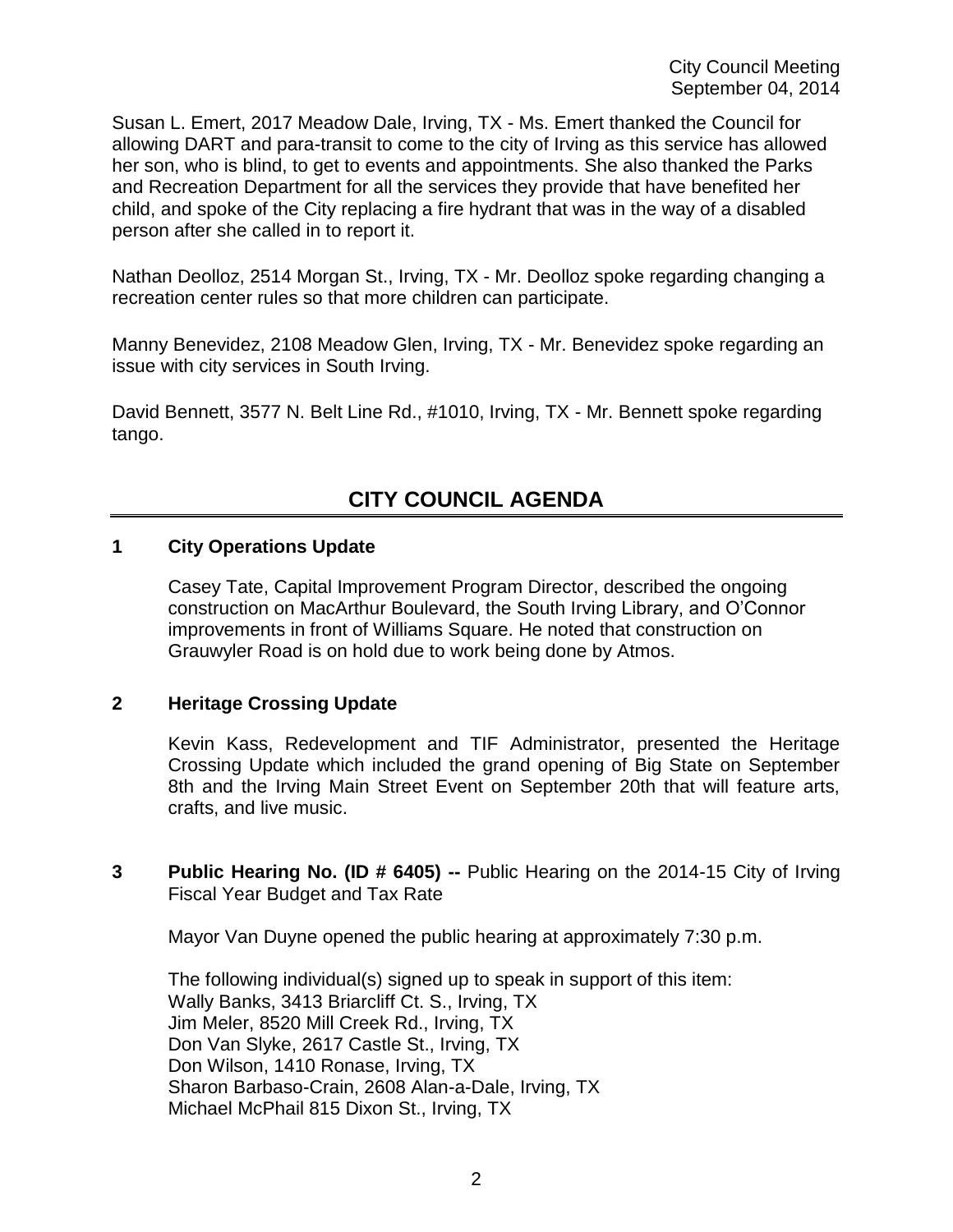The following individual(s) signed up in support of this item but did not want to speak: Eloyise McMilliam, 2501 Patrick St., Irving, TX Gigi Peters, 601 Bellah Dr., Irving, TX Josh Smith, 2721 Still Meadow, Irving, TX Darcy Neal, 2417 Willow, Irving, TX Logan Scheiwe, 2812 Lago Vista Loop, Irving, TX Fred Blondell, 2812 Burning Tree Lane, Irving, TX All of the above indicated in writing their support for medic 3 and station 12

Mayor Van Duyne closed the public hearing at approximately 7:48 p.m.

No other action is required on this item at tonight's meeting.

# **CONSENT AGENDA**

Motioned by Councilman Farris, seconded by Councilman Danish to approve consent agenda items 4-45, and pull item(s) 16, 17, 22 and 32 for individual consideration

Motion approved 9-0.

#### **4 Approving Minutes for Wednesday, August 06, 2014**

| <b>RESULT:</b>         |                                                            | <b>ACCEPTED [UNANIMOUS]</b> |
|------------------------|------------------------------------------------------------|-----------------------------|
| <b>MOVER:</b>          |                                                            | Gerald Farris, Councilman   |
| <b>SECONDER:</b>       |                                                            | Thomas Spink, Councilman    |
| AYES:<br>Farris, Spink | Van Duyne, Danish, Meagher, Webb, Putnam, Ward, LaMorgese, |                             |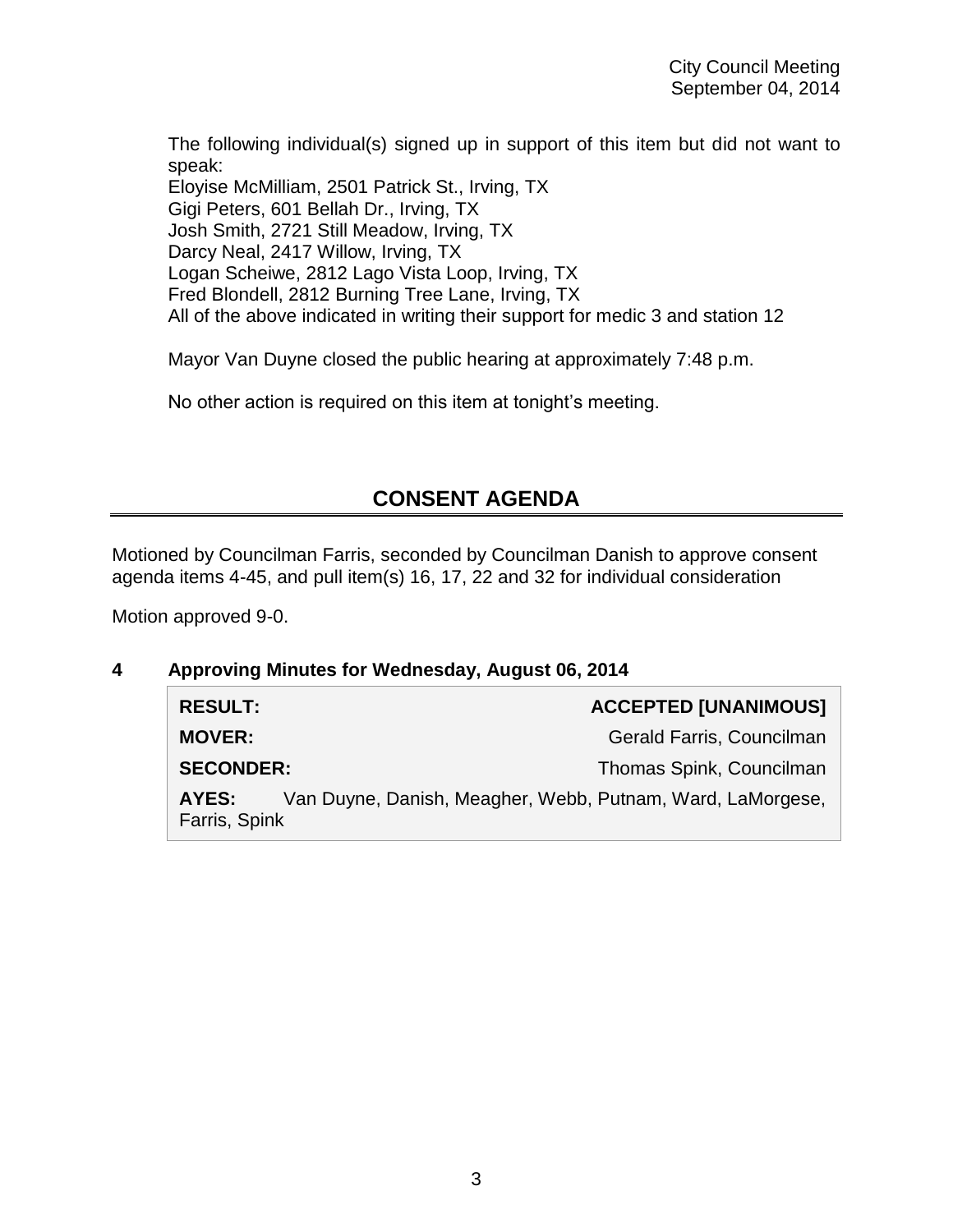#### **5 Approving Minutes for Thursday, August 07, 2014**

| <b>RESULT:</b>   | <b>ACCEPTED [UNANIMOUS]</b> |
|------------------|-----------------------------|
| <b>MOVER:</b>    | Gerald Farris, Councilman   |
| <b>SECONDER:</b> | Thomas Spink, Councilman    |

**AYES:** Van Duyne, Danish, Meagher, Webb, Putnam, Ward, LaMorgese, Farris, Spink

#### **6 Approving Minutes for Thursday, August 21, 2014**

| <b>RESULT:</b>         | <b>ACCEPTED [UNANIMOUS]</b>                                |
|------------------------|------------------------------------------------------------|
| <b>MOVER:</b>          | Gerald Farris, Councilman                                  |
| <b>SECONDER:</b>       | Thomas Spink, Councilman                                   |
| AYES:<br>Farris, Spink | Van Duyne, Danish, Meagher, Webb, Putnam, Ward, LaMorgese, |

**7 Resolution No. RES-2014-280 --** Designating the Mayor as the Authorized Official and Authorizing the Mayor to Accept, Reject, Alter or Terminate a Victim Coordinator and Liaison Grant (VCLG) through the Office of the Attorney General to Continue Funding of the Irving Police Department's Victim Coordinator Liaison Position for a One Year Period

| <b>RESULT:</b>         | <b>ADOPTED [UNANIMOUS]</b>                                 |
|------------------------|------------------------------------------------------------|
| <b>MOVER:</b>          | Gerald Farris, Councilman                                  |
| <b>SECONDER:</b>       | Thomas Spink, Councilman                                   |
| AYES:<br>Farris, Spink | Van Duyne, Danish, Meagher, Webb, Putnam, Ward, LaMorgese, |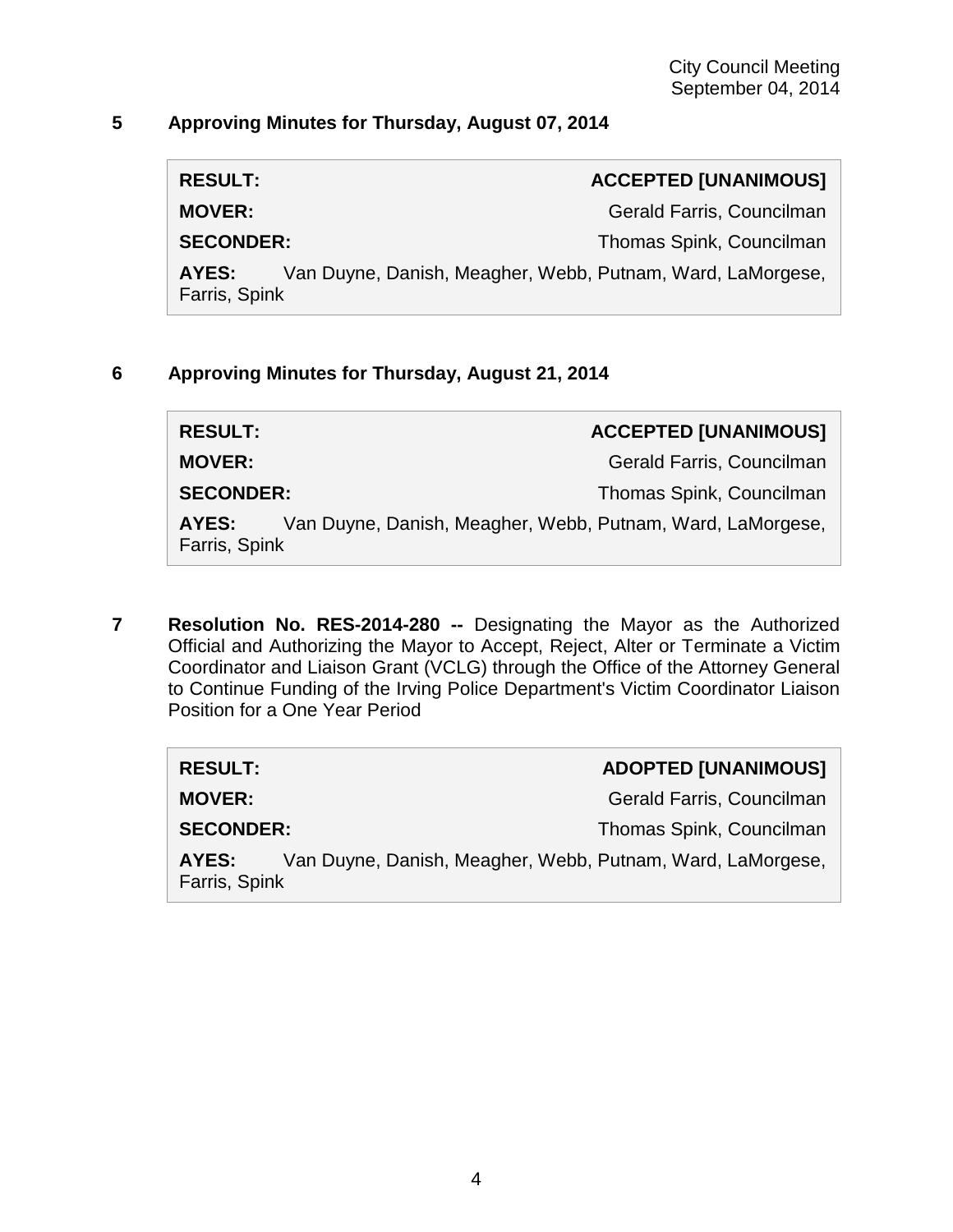**8 Resolution No. RES-2014-281 --** Approving a Texas Traffic Safety Program Grant Agreement Between the City of Irving and the State of Texas, Acting by and through the Texas Department of Transportation, for a Selective Traffic Enforcement Program (STEP) Grant.

 $RESULT:$ 

**MOVER:** Gerald Farris, Councilman

**SECONDER:** Thomas Spink, Councilman

**AYES:** Van Duyne, Danish, Meagher, Webb, Putnam, Ward, LaMorgese, Farris, Spink

**9 Resolution No. RES-2014-282 --** Approving an Interlocal Agreement Between the City of Irving and Irving Independent School District for Emergency Medical **Services** 

| <b>RESULT:</b>         | <b>ADOPTED [UNANIMOUS]</b>                                 |
|------------------------|------------------------------------------------------------|
| <b>MOVER:</b>          | Gerald Farris, Councilman                                  |
| <b>SECONDER:</b>       | Thomas Spink, Councilman                                   |
| AYES:<br>Farris, Spink | Van Duyne, Danish, Meagher, Webb, Putnam, Ward, LaMorgese, |

**10 Resolution No. RES-2014-283 --** Certifying Compliance with and Approving Attachment "A" to the Revised Reimbursement Agreement with Dallas Area Agency on Aging for Nutritional Services at the Heritage Senior Center

| <b>RESULT:</b>         |                                                            | <b>ADOPTED [UNANIMOUS]</b> |
|------------------------|------------------------------------------------------------|----------------------------|
| <b>MOVER:</b>          |                                                            | Gerald Farris, Councilman  |
| <b>SECONDER:</b>       |                                                            | Thomas Spink, Councilman   |
| AYES:<br>Farris, Spink | Van Duyne, Danish, Meagher, Webb, Putnam, Ward, LaMorgese, |                            |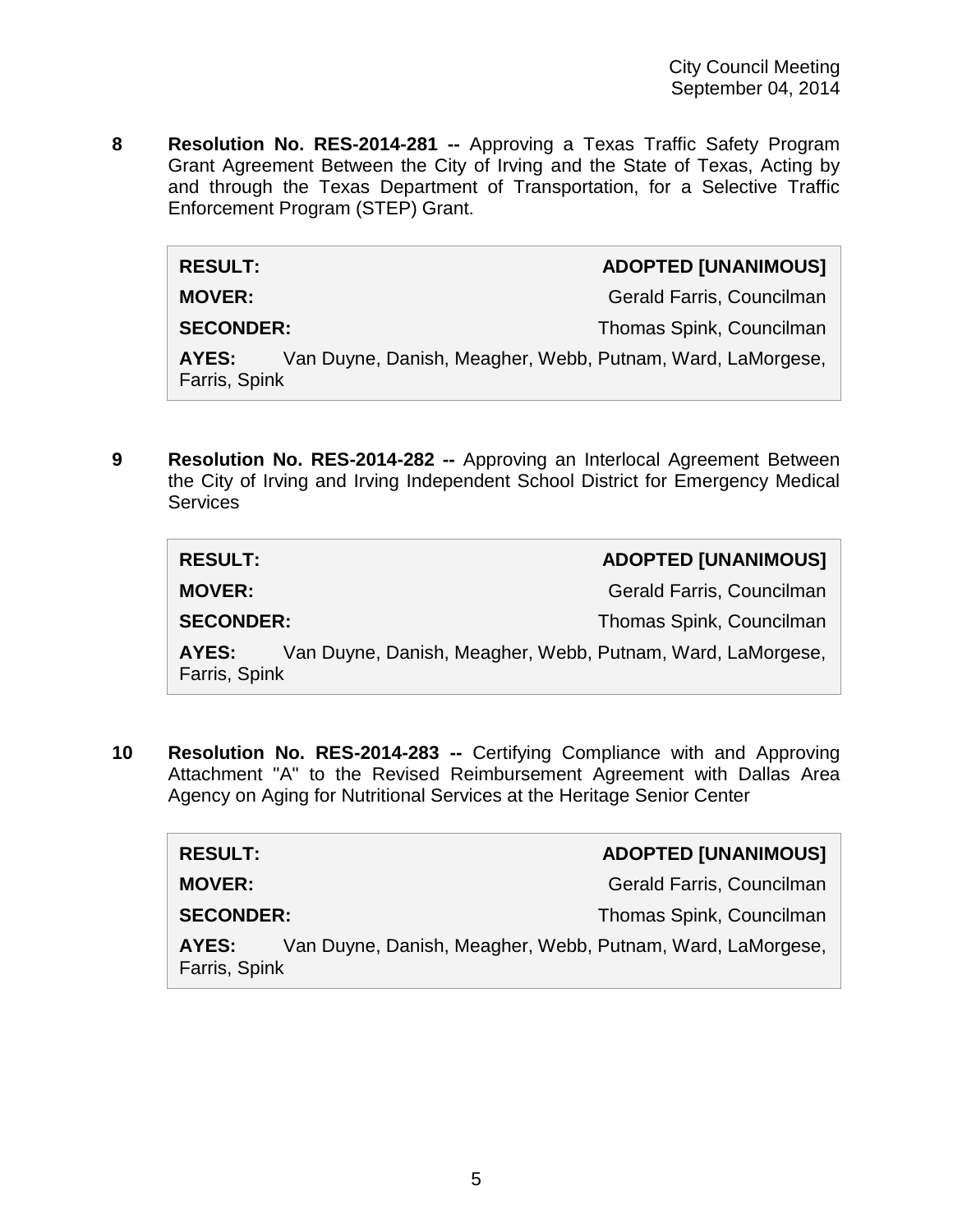City Council Meeting September 04, 2014

**11 Resolution No. RES-2014-284 --** Approving a Project Specific Agreement (PSA) to Supplement the Master Interlocal Agreement Between the City of Irving and Dallas County, Texas in the Estimated Amount of \$202,477.96

| <b>RESULT:</b>                                                                       | <b>ADOPTED [UNANIMOUS]</b> |
|--------------------------------------------------------------------------------------|----------------------------|
| <b>MOVER:</b>                                                                        | Gerald Farris, Councilman  |
| <b>SECONDER:</b>                                                                     | Thomas Spink, Councilman   |
| Van Duyne, Danish, Meagher, Webb, Putnam, Ward, LaMorgese,<br>AYES:<br>Farris, Spink |                            |

**12 Resolution No. RES-2014-285 --** Awarding a Contract to FNH Construction LLC in the Amount of \$974,568.00 For The Lake Carolyn Parkway Connector Project

| <b>RESULT:</b>                                                                       | <b>ADOPTED [UNANIMOUS]</b> |
|--------------------------------------------------------------------------------------|----------------------------|
| <b>MOVER:</b>                                                                        | Gerald Farris, Councilman  |
| <b>SECONDER:</b>                                                                     | Thomas Spink, Councilman   |
| Van Duyne, Danish, Meagher, Webb, Putnam, Ward, LaMorgese,<br>AYES:<br>Farris, Spink |                            |

**13 Resolution No. RES-2014-286 --** Awarding a Contract to SYB Construction Company, Inc., in the Amount of \$1,221,075.30 For Garden Oaks, Daywood, Harrison and Robin Water and Wastewater Main Improvements Project

| <b>RESULT:</b>                                                                       | <b>ADOPTED [UNANIMOUS]</b> |
|--------------------------------------------------------------------------------------|----------------------------|
| <b>MOVER:</b>                                                                        | Gerald Farris, Councilman  |
| <b>SECONDER:</b>                                                                     | Thomas Spink, Councilman   |
| Van Duyne, Danish, Meagher, Webb, Putnam, Ward, LaMorgese,<br>AYES:<br>Farris, Spink |                            |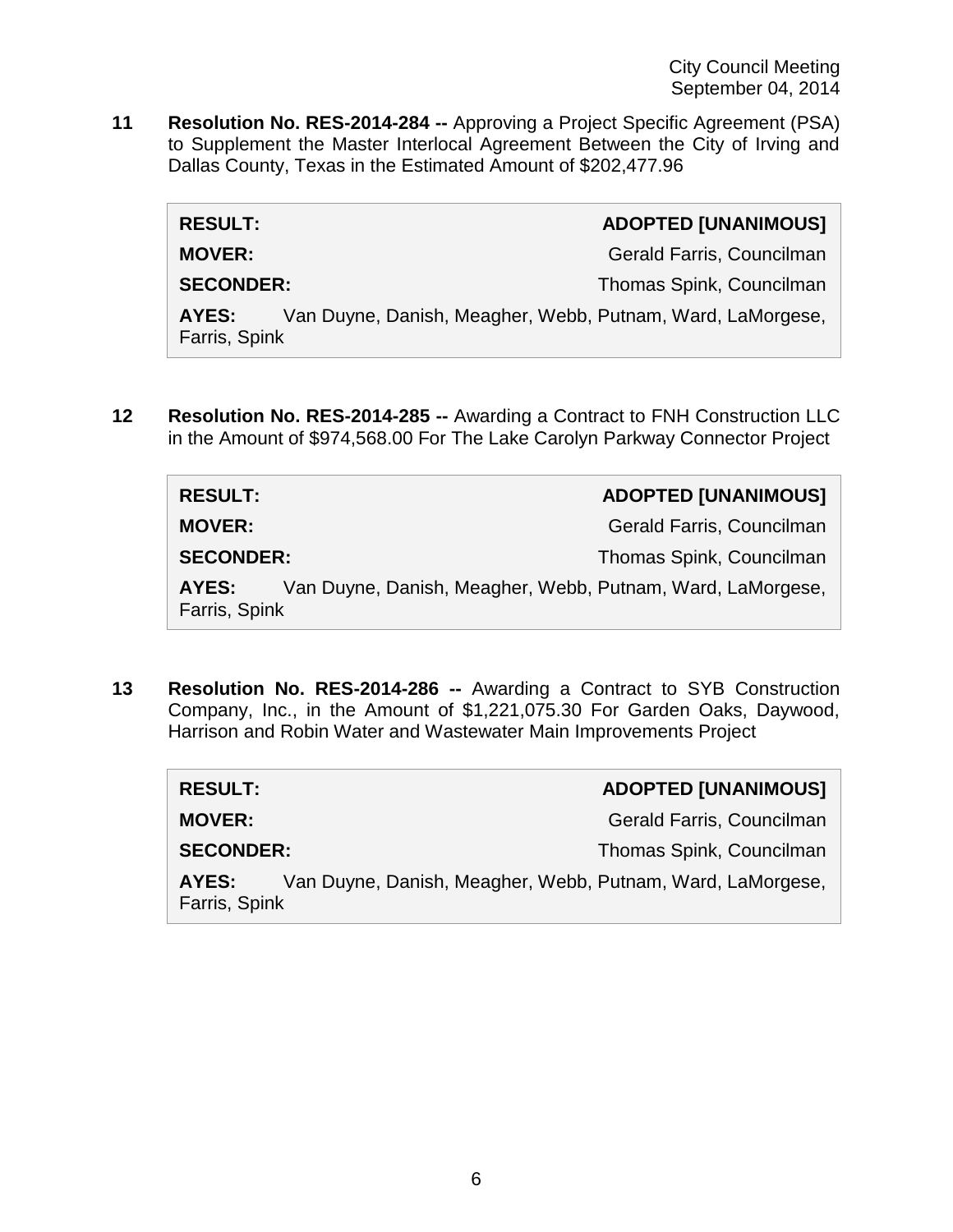**14 Resolution No. RES-2014-287 --** Awarding a Contract to SYB Construction Company, Inc., in the Amount of \$109,821.00 for the Second Street Bridge Drainage Improvement Project

| <b>RESULT:</b>         |                                                            | <b>ADOPTED [UNANIMOUS]</b> |
|------------------------|------------------------------------------------------------|----------------------------|
| <b>MOVER:</b>          |                                                            | Gerald Farris, Councilman  |
| <b>SECONDER:</b>       |                                                            | Thomas Spink, Councilman   |
| AYES:<br>Farris, Spink | Van Duyne, Danish, Meagher, Webb, Putnam, Ward, LaMorgese, |                            |
|                        |                                                            |                            |

**15 Resolution No. RES-2014-288 --** Approving a License Agreement with the Trinity Railway Express (TRE), Dallas Area Rapid Transit (DART) Allowing Construction, Installation, Maintenance, and Operation of a Hike and Bike Trail by the City of Irving on TRE Right of Way

| <b>RESULT:</b>                                                                       | <b>ADOPTED [UNANIMOUS]</b> |
|--------------------------------------------------------------------------------------|----------------------------|
| <b>MOVER:</b>                                                                        | Gerald Farris, Councilman  |
| <b>SECONDER:</b>                                                                     | Thomas Spink, Councilman   |
| Van Duyne, Danish, Meagher, Webb, Putnam, Ward, LaMorgese,<br>AYES:<br>Farris, Spink |                            |

**16 Resolution No. RES-2014-289 --** Finding it in the Best Interests of the City to Waive the Conflict of Interest and Approving an Economic Development Agreement with Rick and Susan Fairless in the Amount of \$25,000 for Façade Enhancements to the Big State Building Located at 100 South Main Street in Downtown Irving

Motioned by Councilman Putnam, seconded by Councilman Danish to Approve a Resolution Finding it in the Best Interests of the City to Waive the Conflict of Interest and Approving an Economic Development Agreement with Rick and Susan Fairless in the Amount of \$25,000 for Façade Enhancements to the Big State Building Located at 100 South Main Street in Downtown Irving.

Motion approved 8-1.

Councilmember(s) voting in opposition of this motion include: Councilman **LarMorgese**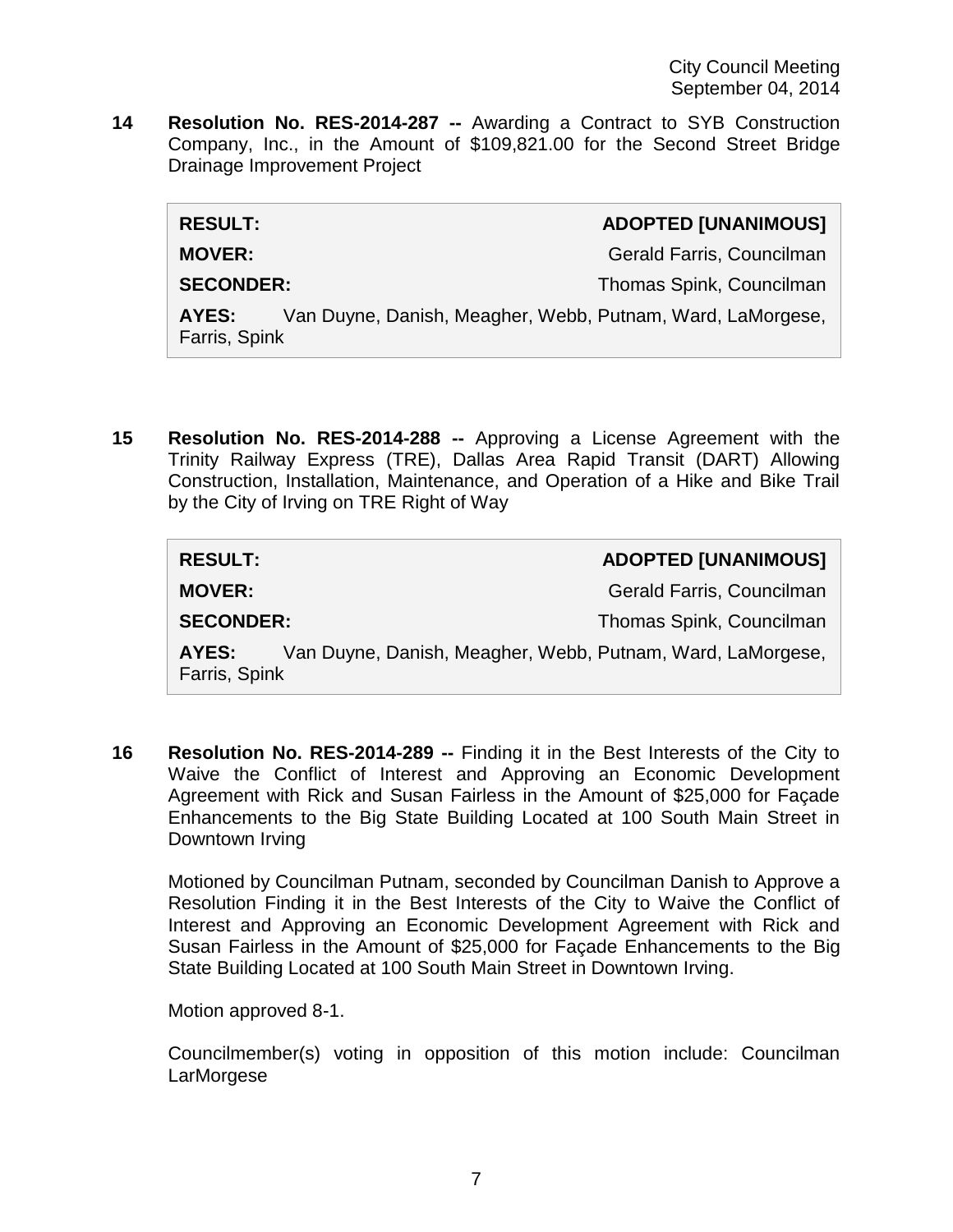| <b>RESULT:</b>   |                                                               | ADOPTED [8 TO 1]           |
|------------------|---------------------------------------------------------------|----------------------------|
| <b>MOVER:</b>    |                                                               | Joe Putnam, Councilman     |
| <b>SECONDER:</b> |                                                               | John C. Danish, Councilman |
| AYES:            | Van Duyne, Danish, Meagher, Webb, Putnam, Ward, Farris, Spink |                            |
| <b>NAYS:</b>     |                                                               | Brad M. LaMorgese          |

**17 Resolution No. RES-2014-290 --** Approving a Discretionary Service Agreement Between the City of Irving and Verizon in the Amount of \$108,744.00 for the Undergrounding of Aerial Facilities Along Sixth Street from Larry Street East to Delaware Creek

Motioned by Councilman Farris, seconded by Councilman Danish to Approve a Resolution for a Discretionary Service Agreement Between the City of Irving and Verizon in the Amount of \$108,744.00 for the Undergrounding of Aerial Facilities Along Sixth Street from Larry Street East to Delaware Creek.

Motion approved 8-1.

Councilmember(s) voting in opposition of this motion include: Councilman Putnam

| <b>RESULT:</b>                                                         | <b>ADOPTED [8 TO 1]</b>    |
|------------------------------------------------------------------------|----------------------------|
| <b>MOVER:</b>                                                          | Gerald Farris, Councilman  |
| <b>SECONDER:</b>                                                       | John C. Danish, Councilman |
| AYES: Van Duyne, Danish, Meagher, Webb, Ward, LaMorgese, Farris, Spink |                            |
| <b>NAYS:</b>                                                           | Joe Putnam                 |

**18 Resolution No. RES-2014-291 --** Approving an Agreement with Cummins Southern Plains, LLC., in the Amount of \$215,325.00 for Digital Master Controller (DMC) Upgrade Services for the Hackberry Pump Station

| <b>RESULT:</b>                                                                       | <b>ADOPTED [UNANIMOUS]</b> |
|--------------------------------------------------------------------------------------|----------------------------|
| <b>MOVER:</b>                                                                        | Gerald Farris, Councilman  |
| <b>SECONDER:</b>                                                                     | Thomas Spink, Councilman   |
| Van Duyne, Danish, Meagher, Webb, Putnam, Ward, LaMorgese,<br>AYES:<br>Farris, Spink |                            |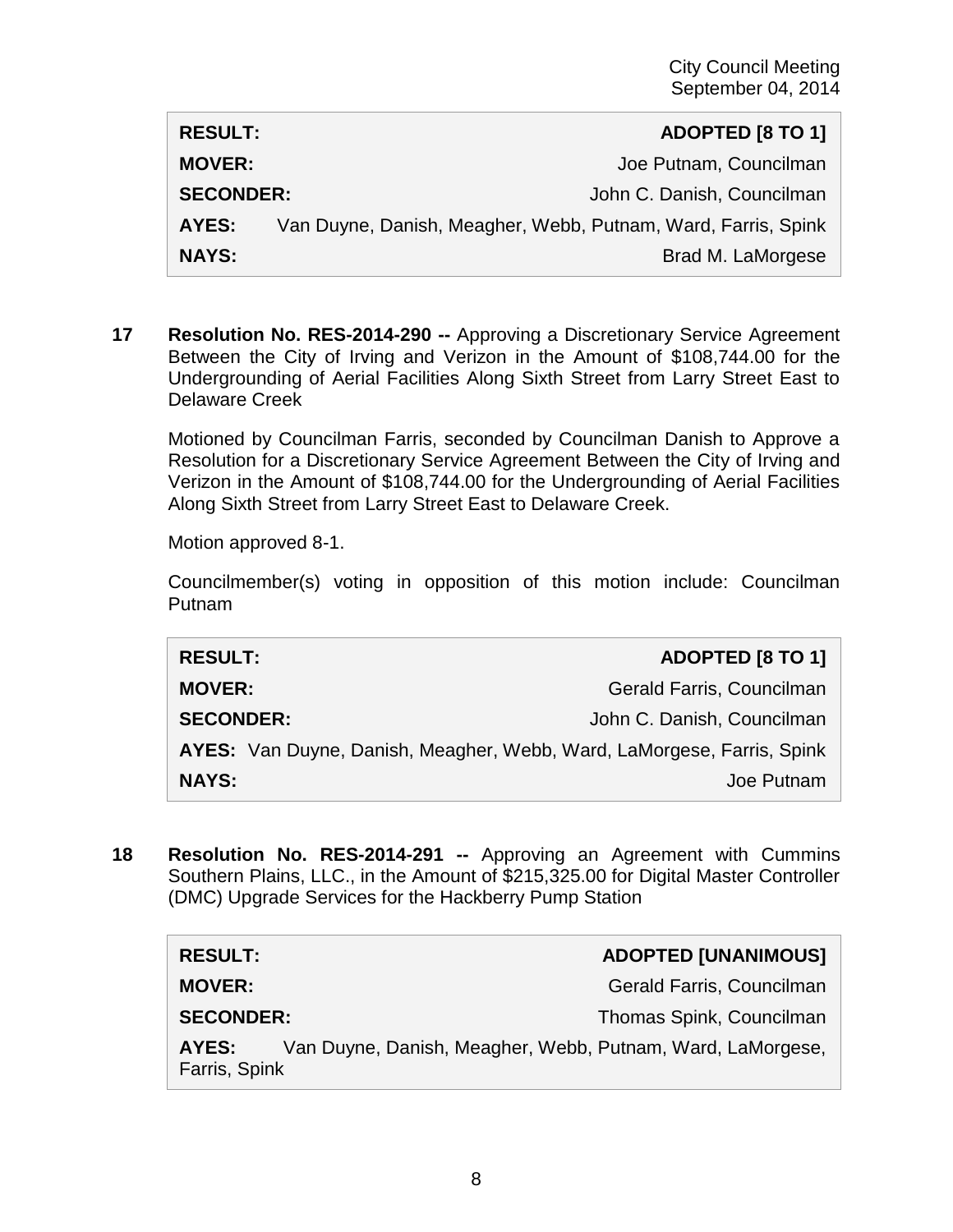**19 Resolution No. RES-2014-292 --** Approving an Agreement Between the City of Irving and Trinity River Authority in the Amount of \$270,000.00 to Provide Water and Wastewater Laboratory Analysis Services to Meet Federal and State Requirements for the City of Irving, Texas

| <b>ADOPTED [UNANIMOUS]</b> |
|----------------------------|

 $RESULT:$ 

**MOVER:** Gerald Farris, Councilman

**SECONDER:** Thomas Spink, Councilman

**AYES:** Van Duyne, Danish, Meagher, Webb, Putnam, Ward, LaMorgese, Farris, Spink

**20 Resolution No. RES-2014-293 --** Approving the Interlocal Agreement Between the City of Irving on Behalf of the Irving Arts Center and the Independent School District for Field Trips to Irving Arts Center's Peruvian Gold: Ancient Treasures Unearthed in the Total Estimated Amount of \$12,000.00

| <b>RESULT:</b>         | <b>ADOPTED [UNANIMOUS]</b>                                 |
|------------------------|------------------------------------------------------------|
| <b>MOVER:</b>          | Gerald Farris, Councilman                                  |
| <b>SECONDER:</b>       | Thomas Spink, Councilman                                   |
| AYES:<br>Farris, Spink | Van Duyne, Danish, Meagher, Webb, Putnam, Ward, LaMorgese, |

**21 Resolution No. RES-2014-294 --** Approving the Proposal from Texas Industrial Security, Inc. for the Total Estimated Amount of \$58,100.40 through the Texas Multiple Award Schedule (TXMAS) Local Government Statewide Cooperative Purchasing Program for the Security of the Exhibition, Peruvian Gold: Ancient Treasures Unearthed to be on Exhibit October 4 - December 31, 2014

| <b>RESULT:</b>                                                                       |  | <b>ADOPTED [UNANIMOUS]</b> |
|--------------------------------------------------------------------------------------|--|----------------------------|
| <b>MOVER:</b>                                                                        |  | Gerald Farris, Councilman  |
| <b>SECONDER:</b>                                                                     |  | Thomas Spink, Councilman   |
| Van Duyne, Danish, Meagher, Webb, Putnam, Ward, LaMorgese,<br>AYES:<br>Farris, Spink |  |                            |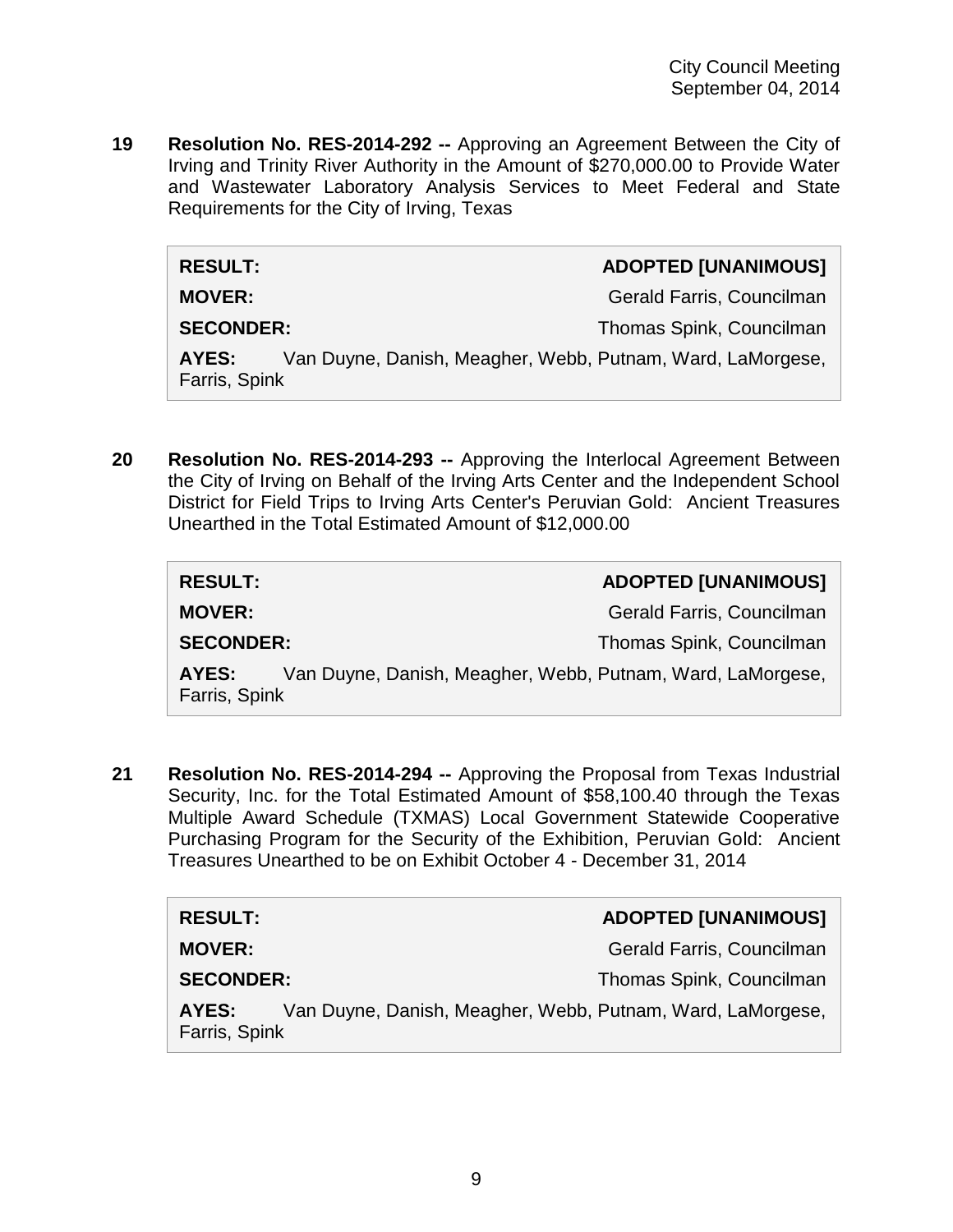**22 Resolution No. RES-2014-295 --** Approving a One-Year Renewal of the Continuum of Care Grant from the U.S. Department of Housing and Urban Development through the Dallas Area/Irving Continuum of Care in the Amount of \$106,678.00

Motioned by Councilman Farris, seconded by Councilman Danish to approve a One-Year Renewal of the Continuum of Care Grant from the U.S. Department of Housing and Urban Development through the Dallas Area/Irving Continuum of Care in the Amount of \$106,678.00.

Motion approved 8-1.

Councilmember(s) voting in opposition of this motion include: Councilman LaMorgese

| <b>RESULT:</b>   | <b>ADOPTED [8 TO 1]</b>                                       |
|------------------|---------------------------------------------------------------|
| <b>MOVER:</b>    | Gerald Farris, Councilman                                     |
| <b>SECONDER:</b> | John C. Danish, Councilman                                    |
| AYES:            | Van Duyne, Danish, Meagher, Webb, Putnam, Ward, Farris, Spink |
| <b>NAYS:</b>     | Brad M. LaMorgese                                             |

**23 Resolution No. RES-2014-296 --** Approving a Resolution to Establish the Use of Prevailing Wage Rates for U.S. Department of Housing and Urban Development Funded Projects

| <b>RESULT:</b>                                                                       | <b>ADOPTED [UNANIMOUS]</b> |
|--------------------------------------------------------------------------------------|----------------------------|
| <b>MOVER:</b>                                                                        | Gerald Farris, Councilman  |
| <b>SECONDER:</b>                                                                     | Thomas Spink, Councilman   |
| Van Duyne, Danish, Meagher, Webb, Putnam, Ward, LaMorgese,<br>AYES:<br>Farris, Spink |                            |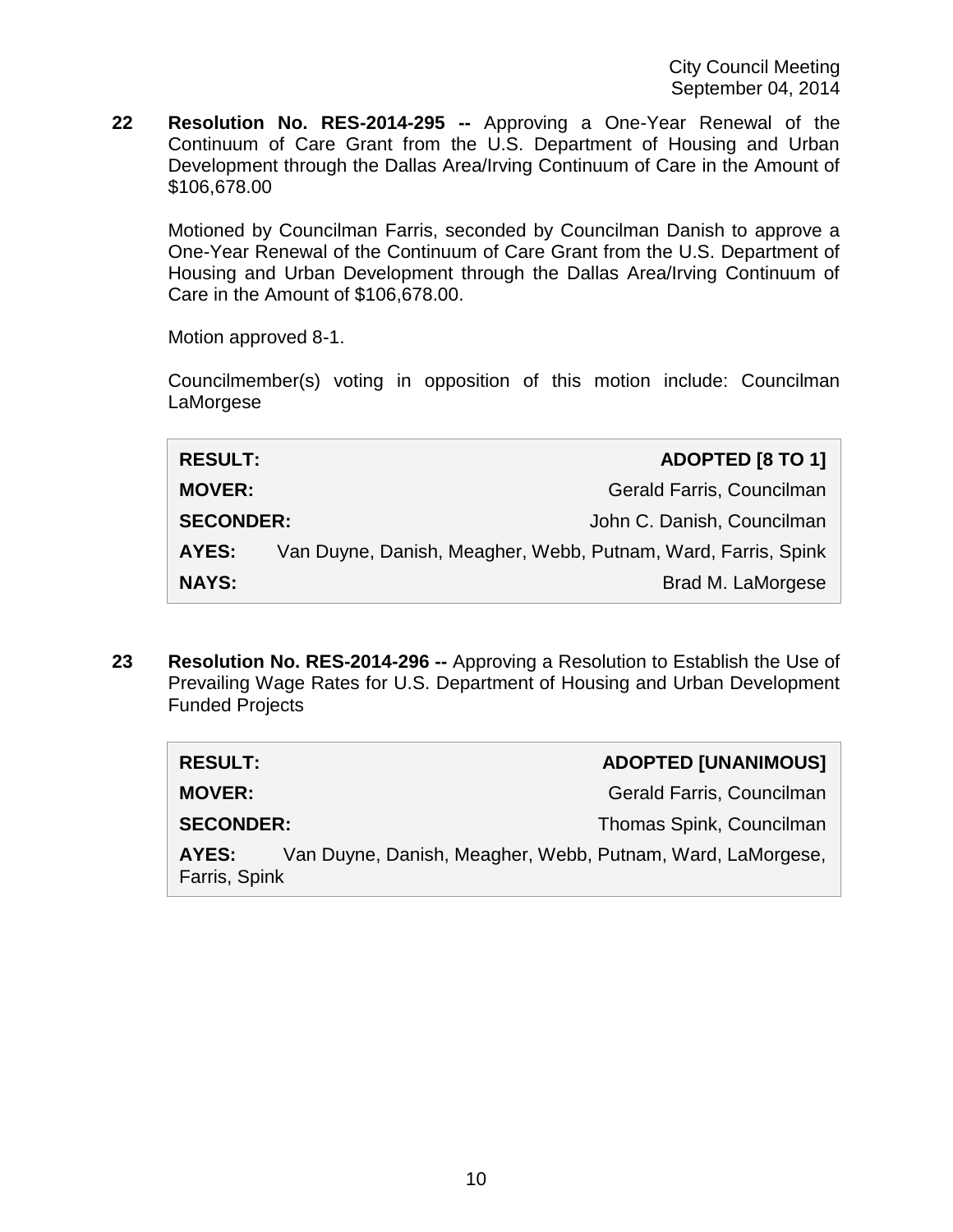**24 Resolution No. RES-2014-297 --** Renewing the Contract with Pro Tow Wrecker Service for Wrecker Service and Auto Pound Operations

| <b>RESULT:</b>                                                                       |  | <b>ADOPTED [UNANIMOUS]</b> |
|--------------------------------------------------------------------------------------|--|----------------------------|
| <b>MOVER:</b>                                                                        |  | Gerald Farris, Councilman  |
| <b>SECONDER:</b>                                                                     |  | Thomas Spink, Councilman   |
| Van Duyne, Danish, Meagher, Webb, Putnam, Ward, LaMorgese,<br>AYES:<br>Farris, Spink |  |                            |

**25 Resolution No. RES-2014-298 --** Approving and Accepting the Proposal of HealthTexas Provider Network in the Total Amount of \$116,304.00 for Health and Fitness Services for Irving Fire Department

| <b>RESULT:</b>         |                                                            | <b>ADOPTED [UNANIMOUS]</b> |
|------------------------|------------------------------------------------------------|----------------------------|
| <b>MOVER:</b>          |                                                            | Gerald Farris, Councilman  |
| <b>SECONDER:</b>       |                                                            | Thomas Spink, Councilman   |
| AYES:<br>Farris, Spink | Van Duyne, Danish, Meagher, Webb, Putnam, Ward, LaMorgese, |                            |

**26 Resolution No. RES-2014-299 --** Renewing the Annual Contract with Progressive Waste Solutions of TX, Inc., for the Sale of Capacity at the Hunter Ferrell Landfill

| <b>RESULT:</b>         |                                                            | <b>ADOPTED [UNANIMOUS]</b> |
|------------------------|------------------------------------------------------------|----------------------------|
| <b>MOVER:</b>          |                                                            | Gerald Farris, Councilman  |
| <b>SECONDER:</b>       |                                                            | Thomas Spink, Councilman   |
| AYES:<br>Farris, Spink | Van Duyne, Danish, Meagher, Webb, Putnam, Ward, LaMorgese, |                            |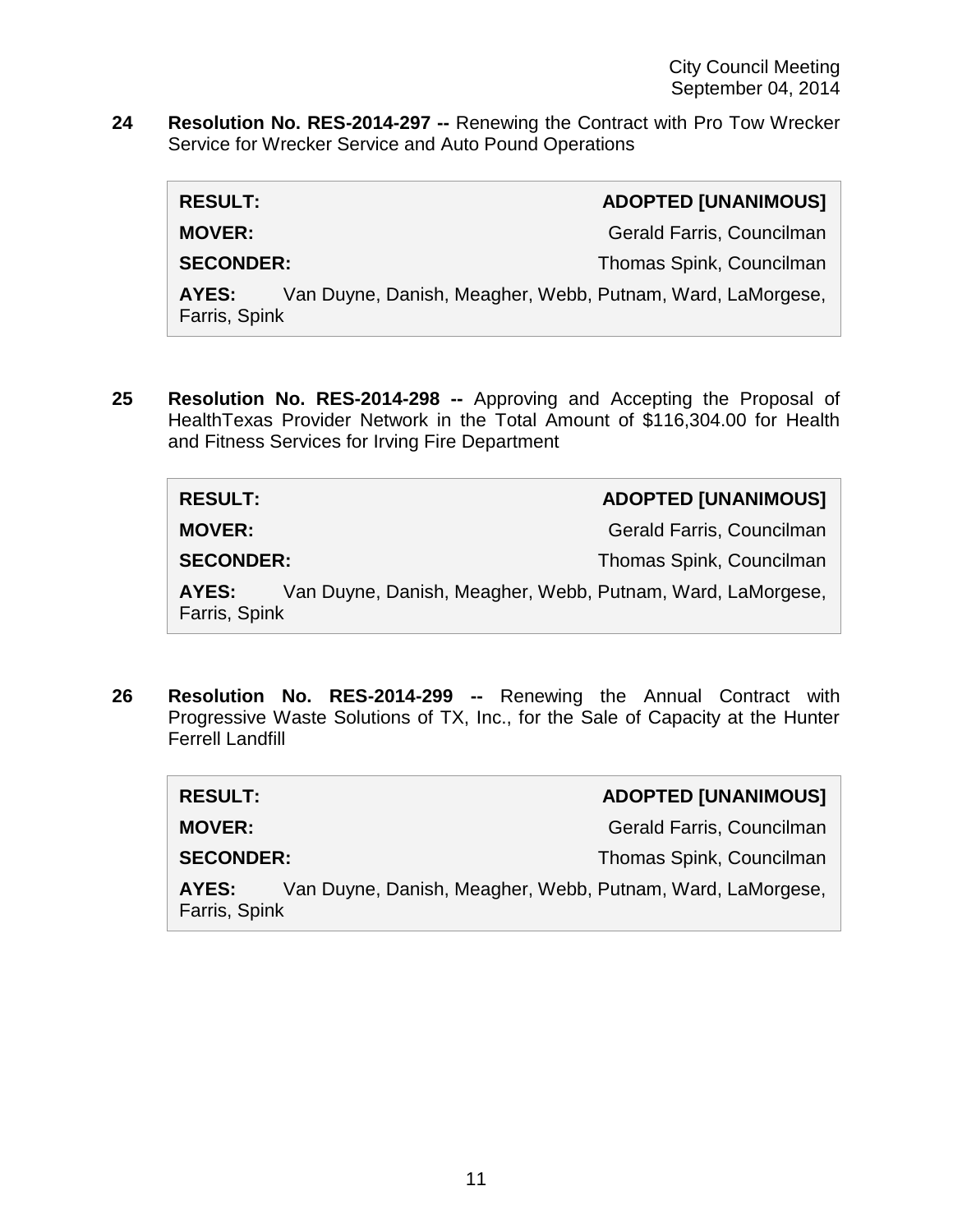**27 Resolution No. RES-2014-300 --** Renewing the Contract with MED3000, Inc., in the Total Estimated Amount of \$304,000.00 for Two Years for Billing and Collection of Emergency Medical Services

| <b>RESULT:</b>         |                                                            | <b>ADOPTED [UNANIMOUS]</b> |
|------------------------|------------------------------------------------------------|----------------------------|
| <b>MOVER:</b>          |                                                            | Gerald Farris, Councilman  |
| <b>SECONDER:</b>       |                                                            | Thomas Spink, Councilman   |
| AYES:<br>Farris, Spink | Van Duyne, Danish, Meagher, Webb, Putnam, Ward, LaMorgese, |                            |
|                        |                                                            |                            |

**28 Resolution No. RES-2014-301 --** Renewing the Annual Contracts with Vulcan Signs and 3M Company in a Total Amount Not to Exceed \$70,000.00 for Reflective Sign Materials

| <b>RESULT:</b>         |                                                            | <b>ADOPTED [UNANIMOUS]</b> |
|------------------------|------------------------------------------------------------|----------------------------|
| <b>MOVER:</b>          |                                                            | Gerald Farris, Councilman  |
| <b>SECONDER:</b>       |                                                            | Thomas Spink, Councilman   |
| AYES:<br>Farris, Spink | Van Duyne, Danish, Meagher, Webb, Putnam, Ward, LaMorgese, |                            |

**29 Resolution No. RES-2014-302 --** Approving the Purchase from Sam Pack's Five Star Ford for a 2015 Ford F-750 Cab and Chassis with Flatbed Dump Body in the Total Amount of \$77,958.00 through the State of Texas Cooperative Purchasing Program

| <b>RESULT:</b>                                                                       | <b>ADOPTED [UNANIMOUS]</b> |
|--------------------------------------------------------------------------------------|----------------------------|
| <b>MOVER:</b>                                                                        | Gerald Farris, Councilman  |
| <b>SECONDER:</b>                                                                     | Thomas Spink, Councilman   |
| Van Duyne, Danish, Meagher, Webb, Putnam, Ward, LaMorgese,<br>AYES:<br>Farris, Spink |                            |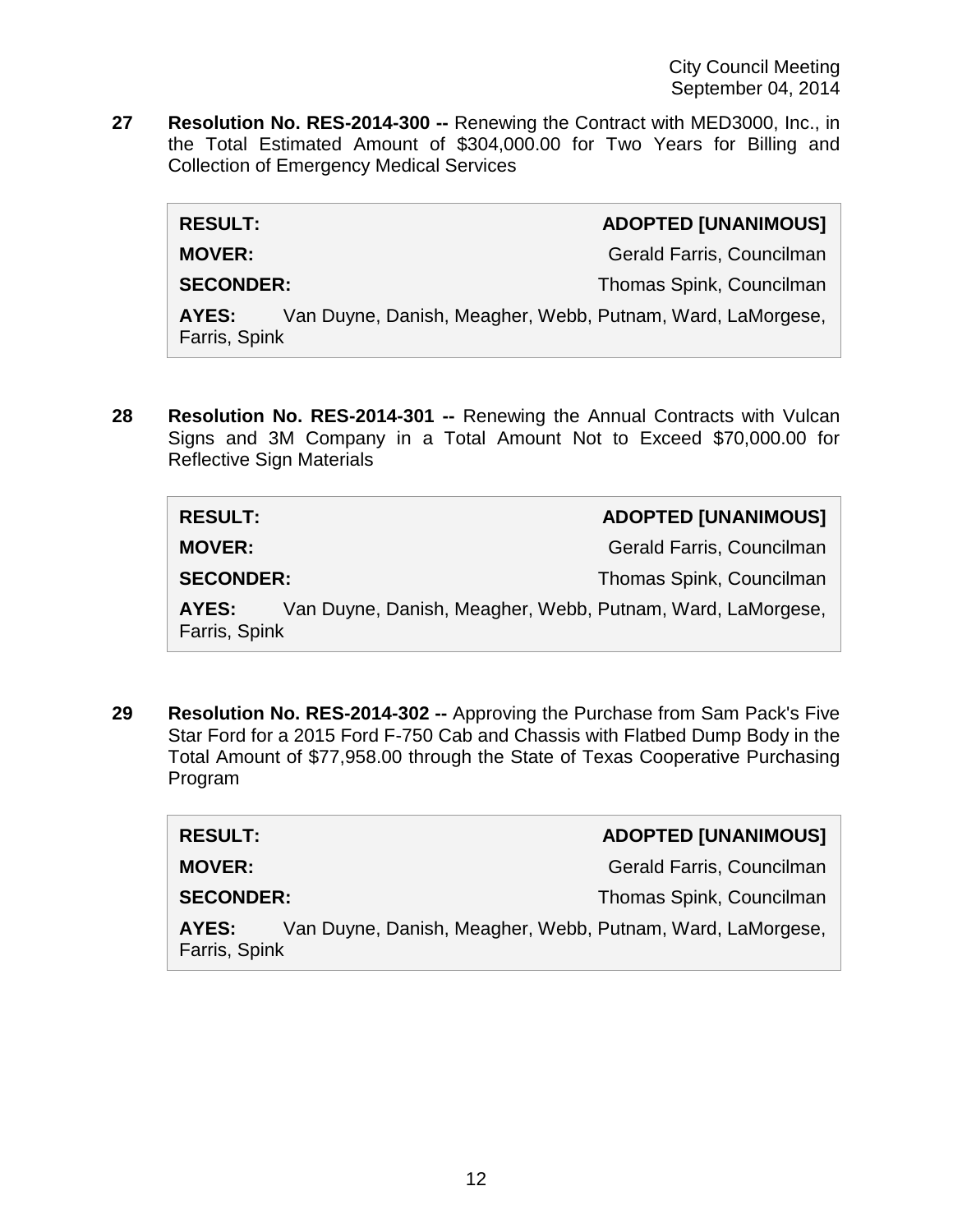City Council Meeting September 04, 2014

**30 Resolution No. RES-2014-303 --** Approving the Purchase from Caldwell Country Ford-Chevrolet in the Amount of \$54,049.87 for a 2015 Ford F-450 Cab and Chassis with Utility Body and Utility Rack Through the State of Texas Local Government Statewide Purchasing Cooperative Agreement (BuyBoard)

| <b>RESULT:</b>         | <b>ADOPTED [UNANIMOUS]</b>                                 |
|------------------------|------------------------------------------------------------|
| <b>MOVER:</b>          | Gerald Farris, Councilman                                  |
| <b>SECONDER:</b>       | Thomas Spink, Councilman                                   |
| AYES:<br>Farris, Spink | Van Duyne, Danish, Meagher, Webb, Putnam, Ward, LaMorgese, |

**31 Resolution No. RES-2014-304 --** Approving the Purchase from Sam Pack's Five Star Ford for a 2015 Ford F-250 with Animal Control Body in the Total Amount of \$61,259.22 through the State of Texas Cooperative Purchasing Program

| <b>RESULT:</b>                                                                       | <b>ADOPTED [UNANIMOUS]</b> |
|--------------------------------------------------------------------------------------|----------------------------|
| <b>MOVER:</b>                                                                        | Gerald Farris, Councilman  |
| <b>SECONDER:</b>                                                                     | Thomas Spink, Councilman   |
| Van Duyne, Danish, Meagher, Webb, Putnam, Ward, LaMorgese,<br>AYES:<br>Farris, Spink |                            |

**32 Resolution No. RES-2014-305 --** Approving the Construction Manager at Risk Delivery Method as the Best Value for the Texas Musicians Museum Construction Project

Motioned by Councilman Farris, seconded by Councilman Danish to approve the Construction Manager at Risk Delivery Method as the Best Value for the Texas Musicians Museum Construction Project.

Motion approved 7-2.

Councilmember(s) voting in opposition of this motion include: Councilmen Meagher and LaMorgese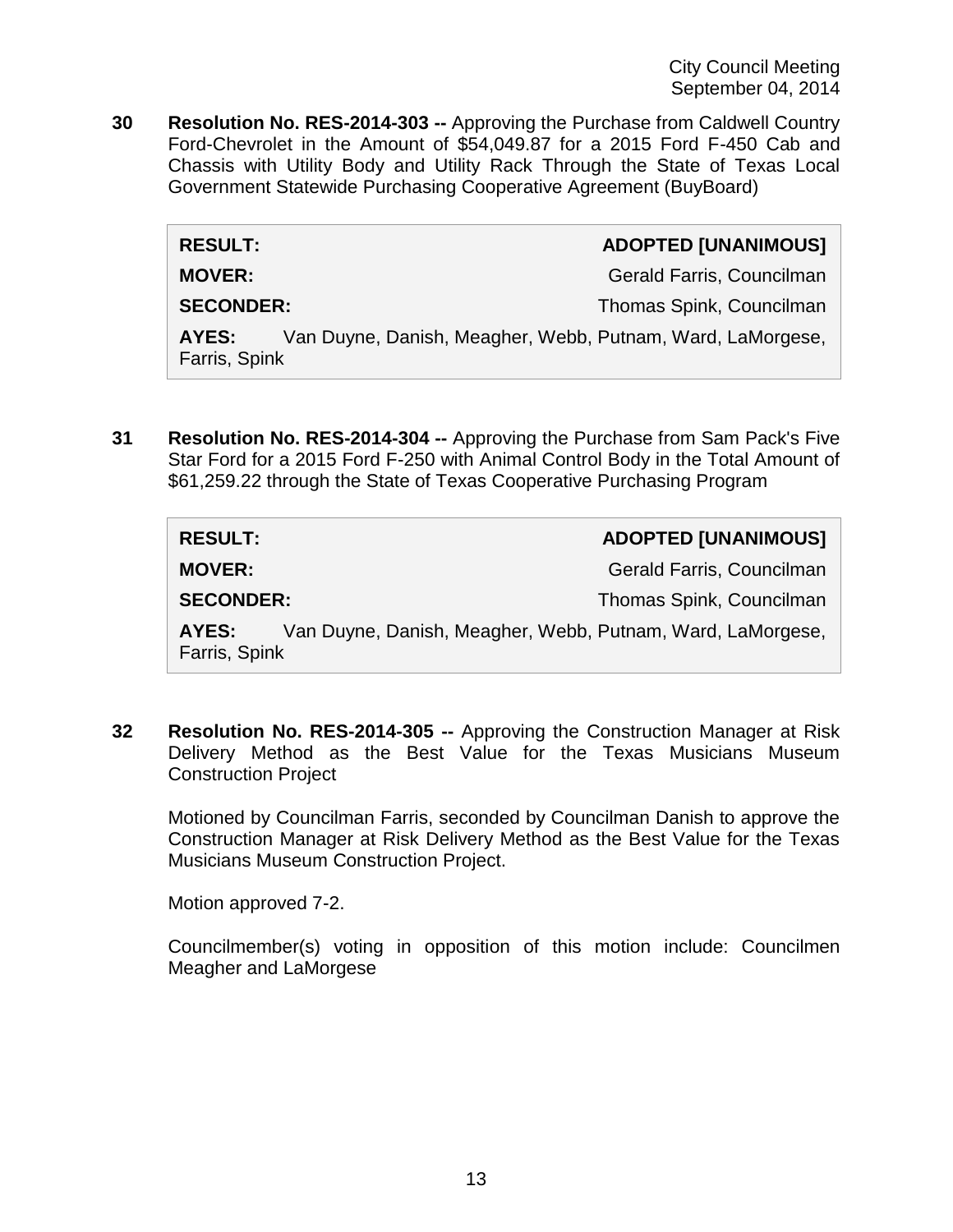| <b>RESULT:</b>   | <b>ADOPTED [7 TO 2]</b>                              |
|------------------|------------------------------------------------------|
| <b>MOVER:</b>    | Gerald Farris, Councilman                            |
| <b>SECONDER:</b> | John C. Danish, Councilman                           |
| AYES:            | Van Duyne, Danish, Webb, Putnam, Ward, Farris, Spink |
| <b>NAYS:</b>     | Allan Meagher, Brad M. LaMorgese                     |

**33 Resolution No. RES-2014-306 --** Renewing the Annual Contract with HD Supply Waterworks for Couplings, Clamps and Service Saddles in the Total Estimated Amount of \$50,779.91

| <b>RESULT:</b>                                                                       | <b>ADOPTED [UNANIMOUS]</b> |
|--------------------------------------------------------------------------------------|----------------------------|
| <b>MOVER:</b>                                                                        | Gerald Farris, Councilman  |
| <b>SECONDER:</b>                                                                     | Thomas Spink, Councilman   |
| Van Duyne, Danish, Meagher, Webb, Putnam, Ward, LaMorgese,<br>AYES:<br>Farris, Spink |                            |

**34 Resolution No. RES-2014-307 --** Renewing the Annual Contract with K & L Supply, Inc., for Sewer Chemicals in the Total Estimated Amount of \$159,037.00

| <b>RESULT:</b>         |                                                            | <b>ADOPTED [UNANIMOUS]</b> |
|------------------------|------------------------------------------------------------|----------------------------|
| <b>MOVER:</b>          |                                                            | Gerald Farris, Councilman  |
| <b>SECONDER:</b>       |                                                            | Thomas Spink, Councilman   |
| AYES:<br>Farris, Spink | Van Duyne, Danish, Meagher, Webb, Putnam, Ward, LaMorgese, |                            |

**35 Resolution No. RES-2014-308 --** Renewing the Annual Contract with Pollardwater.com for Dechlorinating Tablets in the Total Estimated Amount of \$76,500.00

| <b>RESULT:</b>                                                                       | <b>ADOPTED [UNANIMOUS]</b> |  |
|--------------------------------------------------------------------------------------|----------------------------|--|
| <b>MOVER:</b>                                                                        | Gerald Farris, Councilman  |  |
| <b>SECONDER:</b>                                                                     | Thomas Spink, Councilman   |  |
| Van Duyne, Danish, Meagher, Webb, Putnam, Ward, LaMorgese,<br>AYES:<br>Farris, Spink |                            |  |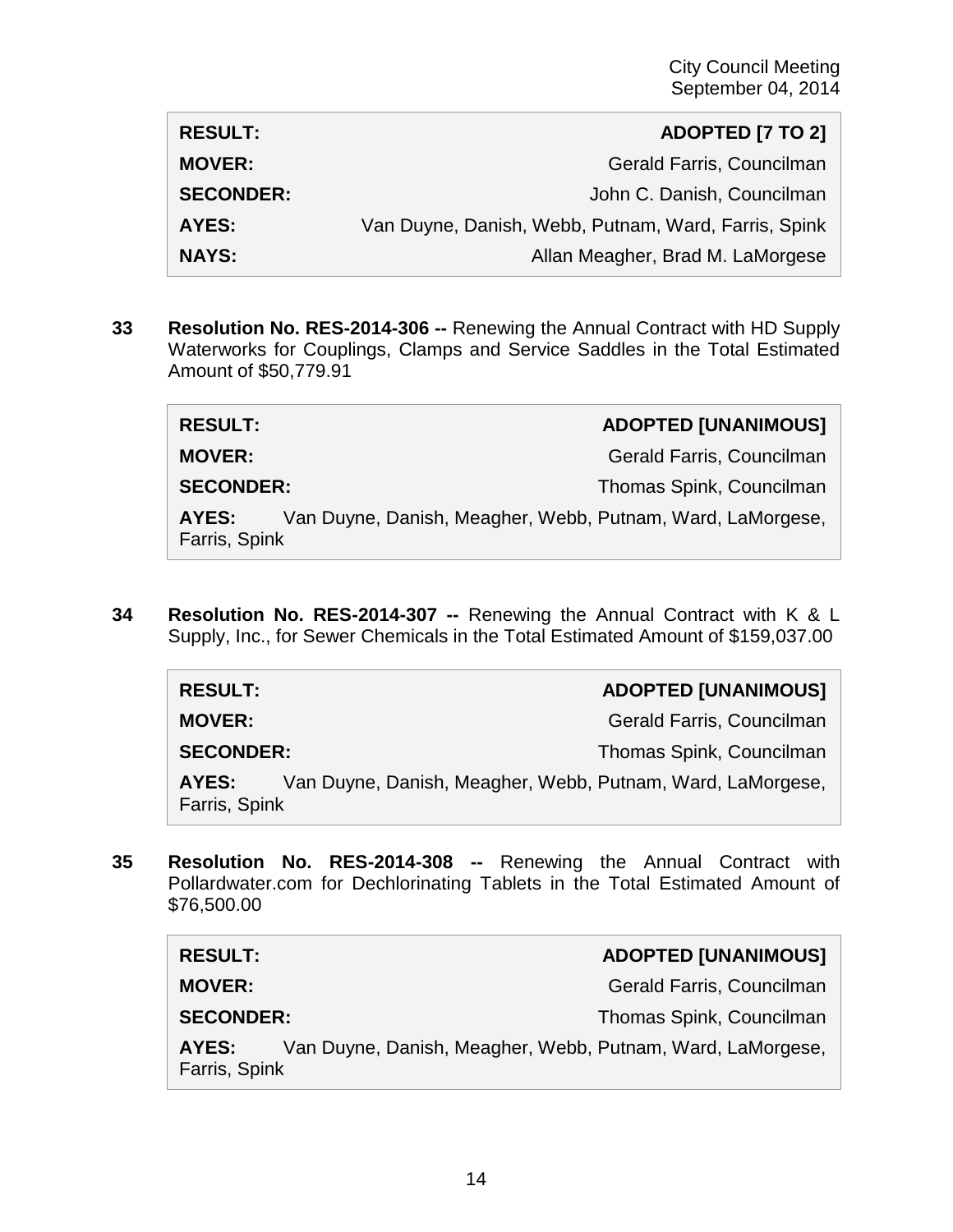**36 Resolution No. RES-2014-309 --** Approving and Accepting the Bid of Logical Solutions, Inc., in an Amount Not to Exceed \$350,000.00 for LENEL Security Systems Hardware and Service

| <b>RESULT:</b>         |                                                            | <b>ADOPTED [UNANIMOUS]</b> |
|------------------------|------------------------------------------------------------|----------------------------|
| <b>MOVER:</b>          |                                                            | Gerald Farris, Councilman  |
| <b>SECONDER:</b>       |                                                            | Thomas Spink, Councilman   |
| AYES:<br>Farris, Spink | Van Duyne, Danish, Meagher, Webb, Putnam, Ward, LaMorgese, |                            |

**37 Resolution No. RES-2014-310 --** Approving and Accepting the Bids of Memos Auto Body Shop, Martins Paint and Body Shop, and Rios Collision and Fleet Service, Inc., in an Amount Not to Exceed \$150,000.00 for Auto Body Repairs

| <b>RESULT:</b>                                                                       | <b>ADOPTED [UNANIMOUS]</b> |
|--------------------------------------------------------------------------------------|----------------------------|
| <b>MOVER:</b>                                                                        | Gerald Farris, Councilman  |
| <b>SECONDER:</b>                                                                     | Thomas Spink, Councilman   |
| Van Duyne, Danish, Meagher, Webb, Putnam, Ward, LaMorgese,<br>AYES:<br>Farris, Spink |                            |

**38 Resolution No. RES-2014-311 --** Approving As-Needed Purchases from Freedom Dodge in the Total Estimated Amount of \$131,000.00 for Parts for Public Safety Dodge Vehicles through a Mutual Cooperative Purchasing Agreement with the City of Dallas

| <b>RESULT:</b>                                                                       | <b>ADOPTED [UNANIMOUS]</b> |
|--------------------------------------------------------------------------------------|----------------------------|
| <b>MOVER:</b>                                                                        | Gerald Farris, Councilman  |
| <b>SECONDER:</b>                                                                     | Thomas Spink, Councilman   |
| Van Duyne, Danish, Meagher, Webb, Putnam, Ward, LaMorgese,<br>AYES:<br>Farris, Spink |                            |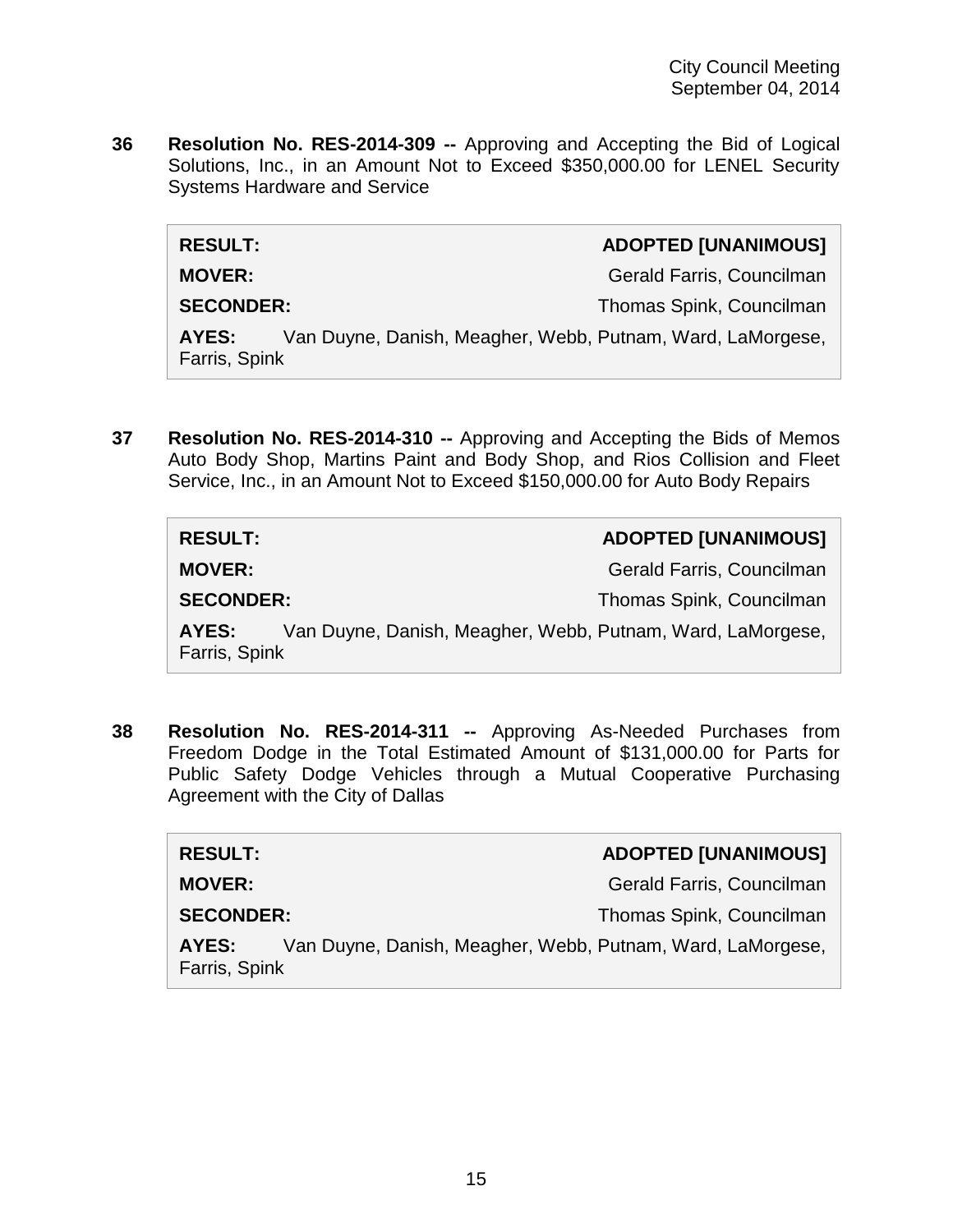**39 Resolution No. RES-2014-312 --** Renewing the Annual Contract with Equipment Southwest, Inc., in an Amount Not to Exceed \$100,000.00 for Parts and Repairs for Refuse & Dump Trucks

| <b>RESULT:</b>         |                                                            | <b>ADOPTED [UNANIMOUS]</b> |
|------------------------|------------------------------------------------------------|----------------------------|
| <b>MOVER:</b>          |                                                            | Gerald Farris, Councilman  |
| <b>SECONDER:</b>       |                                                            | Thomas Spink, Councilman   |
| AYES:<br>Farris, Spink | Van Duyne, Danish, Meagher, Webb, Putnam, Ward, LaMorgese, |                            |
|                        |                                                            |                            |

**40 Resolution No. RES-2014-313 --** Renewing the Annual Contract with Cummins Southern Plains, LLC, in an Amount Not to Exceed \$100,000.00 for Heavy Equipment Maintenance for Cummins Engines

| <b>RESULT:</b>                                                                       | <b>ADOPTED [UNANIMOUS]</b> |
|--------------------------------------------------------------------------------------|----------------------------|
| <b>MOVER:</b>                                                                        | Gerald Farris, Councilman  |
| <b>SECONDER:</b>                                                                     | Thomas Spink, Councilman   |
| Van Duyne, Danish, Meagher, Webb, Putnam, Ward, LaMorgese,<br>AYES:<br>Farris, Spink |                            |

**41 Resolution No. RES-2014-314 --** Renewing the Annual Contract with Nerwin & Martin & Glenn, LLC, for Art Handling and Fine Arts Services in the Total Estimated Amount of \$61,000.00

| <b>RESULT:</b>                                                                       | <b>ADOPTED [UNANIMOUS]</b> |
|--------------------------------------------------------------------------------------|----------------------------|
| <b>MOVER:</b>                                                                        | Gerald Farris, Councilman  |
| <b>SECONDER:</b>                                                                     | Thomas Spink, Councilman   |
| Van Duyne, Danish, Meagher, Webb, Putnam, Ward, LaMorgese,<br>AYES:<br>Farris, Spink |                            |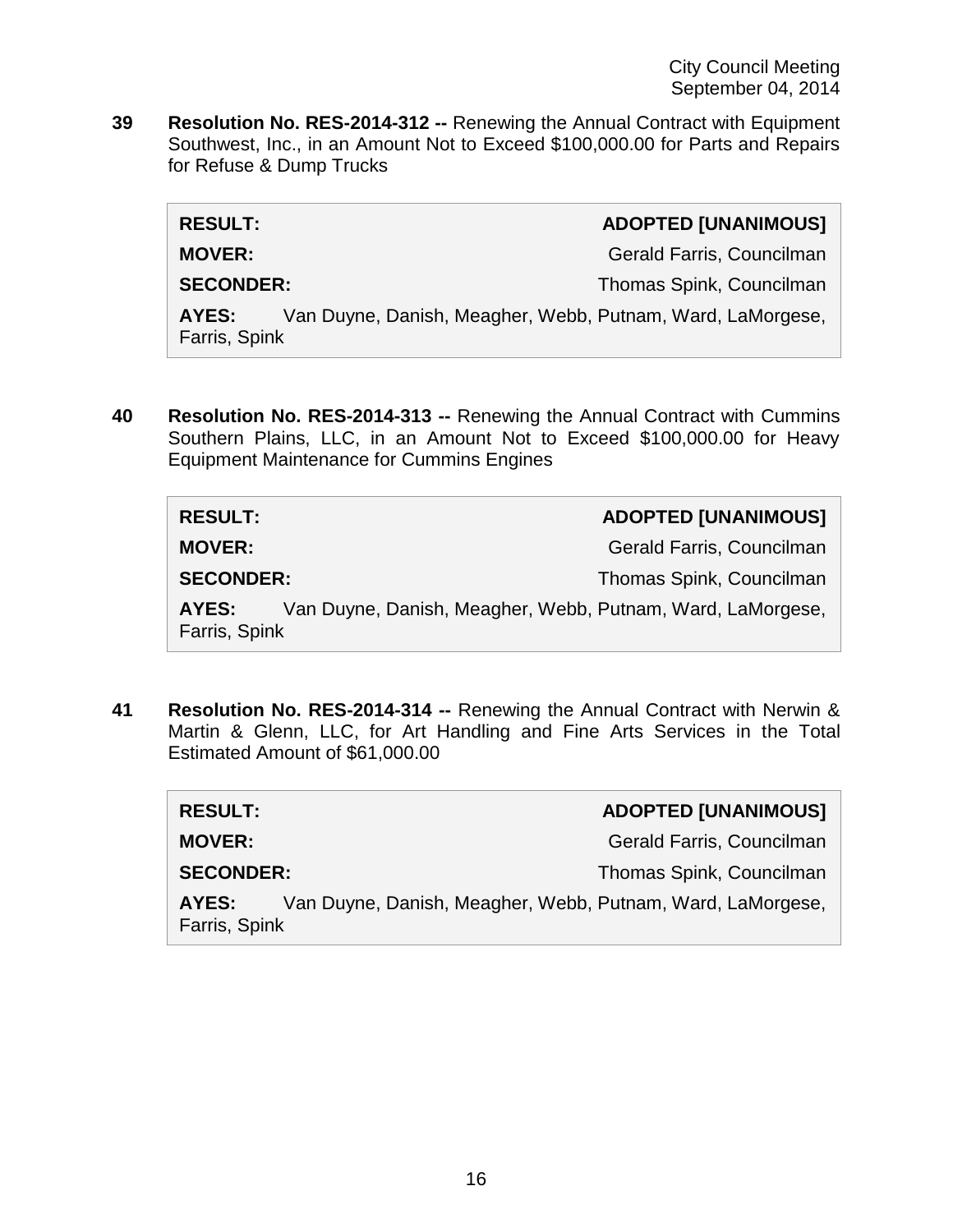**42 Ordinance No. ORD-2014-9607 --** Authorizing the Abandonment of a Portion of Irving Heights Drive and Grauwyler Road Right-Of-Way Located at 1426 N. Irving Heights Drive

| <b>RESULT:</b>         | <b>ADOPTED [UNANIMOUS]</b>                                 |
|------------------------|------------------------------------------------------------|
| <b>MOVER:</b>          | Gerald Farris, Councilman                                  |
| <b>SECONDER:</b>       | Thomas Spink, Councilman                                   |
| AYES:<br>Farris, Spink | Van Duyne, Danish, Meagher, Webb, Putnam, Ward, LaMorgese, |

**43 Ordinance No. ORD-2014-9608 --** Accepting Bid by Most Reverend Kevin J. Farrell, Bishop of the Roman Catholic Diocese of Dallas and His Successors in Office for the Exclusive Benefit of St. Luke Parish - Irving for the Sale of 1.409 Acres of Land, Located at 119 South MacArthur Boulevard in the Amount of \$307,000 and Authorizing the Mayor to Execute a Special Warranty Deed Upon Receipt of the Consideration Stated in Bid for the Grant, Sale, and Conveyance of the Property

| <b>RESULT:</b>         | <b>ADOPTED [UNANIMOUS]</b>                                 |
|------------------------|------------------------------------------------------------|
| <b>MOVER:</b>          | Gerald Farris, Councilman                                  |
| <b>SECONDER:</b>       | Thomas Spink, Councilman                                   |
| AYES:<br>Farris, Spink | Van Duyne, Danish, Meagher, Webb, Putnam, Ward, LaMorgese, |

**44 Ordinance No. ORD-2014-9609 --** Amending Subsection (B) of Section 17-4 of Chapter 17 "Fire Protection" of the Irving Land Development Code by Amending Section 503.3 "Marking" of Section 503 "Fire Apparatus Access Roads" of Chapter 5 "Fire Service Features" of the 2009 Edition of the International Fire Code

| <b>RESULT:</b>                                                                       | <b>ADOPTED [UNANIMOUS]</b> |
|--------------------------------------------------------------------------------------|----------------------------|
| <b>MOVER:</b>                                                                        | Gerald Farris, Councilman  |
| <b>SECONDER:</b>                                                                     | Thomas Spink, Councilman   |
| Van Duyne, Danish, Meagher, Webb, Putnam, Ward, LaMorgese,<br>AYES:<br>Farris, Spink |                            |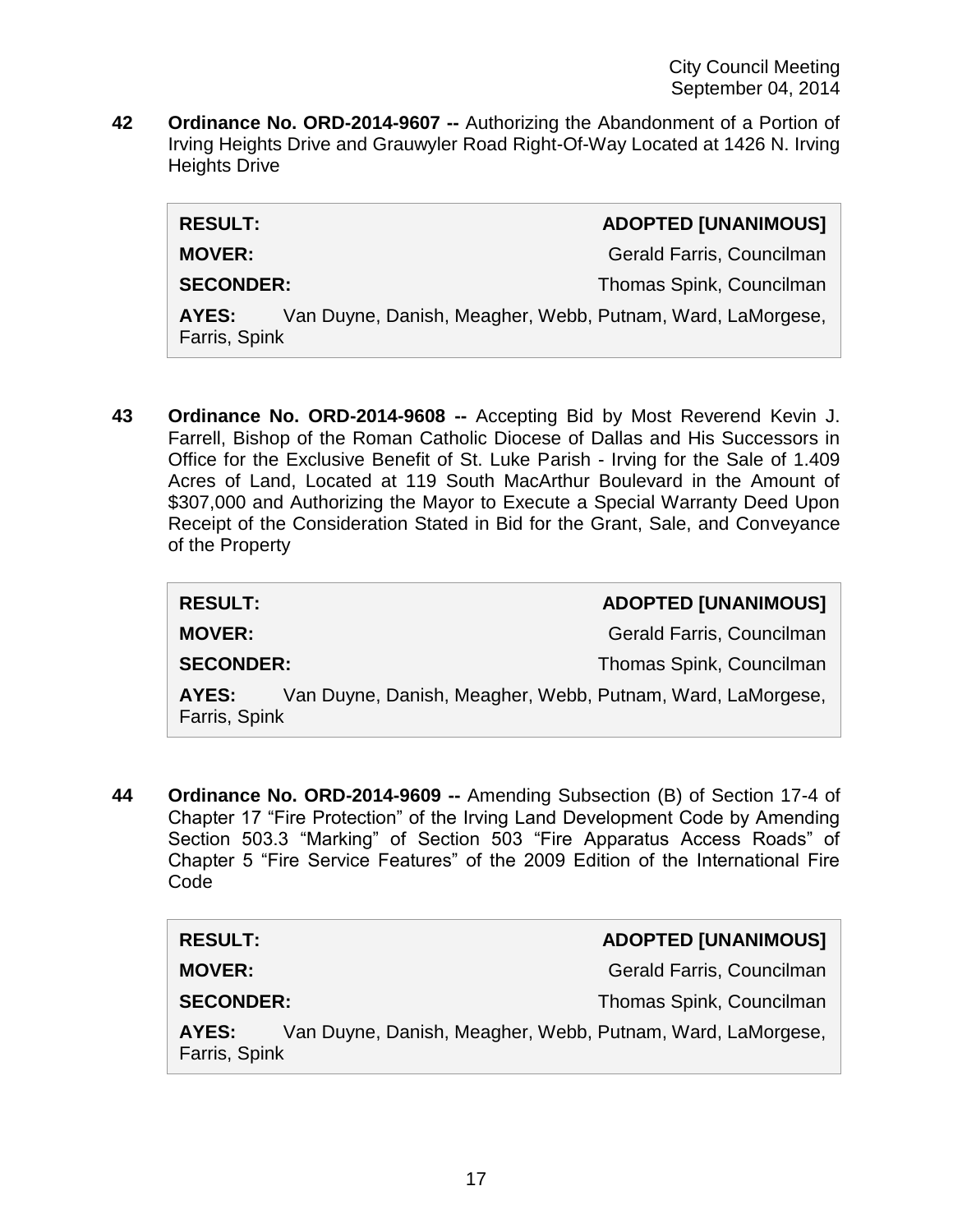**45 Ordinance No. ORD-2014-9610 --** Budget Adjustment #4 to the 2013-14 Fiscal Year Budget

| <b>RESULT:</b>                                                                       | <b>ADOPTED [UNANIMOUS]</b> |
|--------------------------------------------------------------------------------------|----------------------------|
| <b>MOVER:</b>                                                                        | Gerald Farris, Councilman  |
| <b>SECONDER:</b>                                                                     | Thomas Spink, Councilman   |
| Van Duyne, Danish, Meagher, Webb, Putnam, Ward, LaMorgese,<br>AYES:<br>Farris, Spink |                            |
|                                                                                      |                            |

# **INDIVIDUAL CONSIDERATION**

**46 Ordinance No. ORD-2014-9611 --** First Reading - Amending Chapter 33 Entitled "Refuse, Garbage and Weeds" of the Code of Civil and Criminal Ordinances of the City of Irving, Texas, Providing for New Monthly Charges for Refuse Pickup Service for Residences, Apartments, and Churches and for All Other Customers Besides Residential, and Defining a Container Size

Motioned by Councilman Danish, seconded by Councilman Ward to Approve the First Reading - Amending Chapter 33 Entitled "Refuse, Garbage and Weeds" of the Code of Civil and Criminal Ordinances of the City of Irving, Texas, Providing for New Monthly Charges for Refuse Pickup Service for Residences, Apartments, and Churches and for All Other Customers Besides Residential, and Defining a Container Size

Motion approved 9-0.

| <b>RESULT:</b>         | <b>FIRST READING [UNANIMOUS]</b><br>Next: 9/18/2014 7:00 PM |
|------------------------|-------------------------------------------------------------|
| <b>MOVER:</b>          | John C. Danish, Councilman                                  |
| <b>SECONDER:</b>       | Oscar Ward, Councilman                                      |
| AYES:<br>Farris, Spink | Van Duyne, Danish, Meagher, Webb, Putnam, Ward, LaMorgese,  |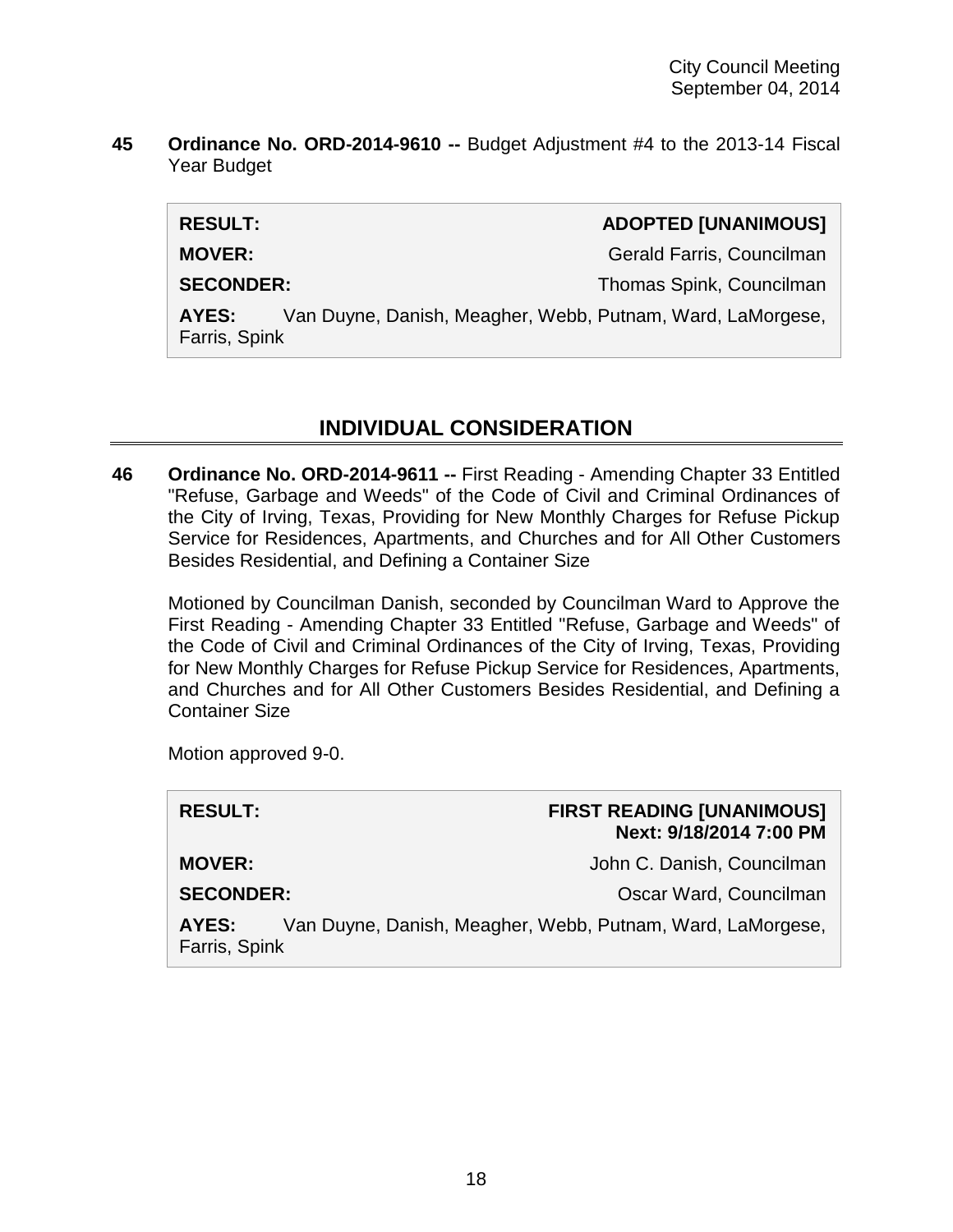**47 Ordinance No. ORD-2014-9612 --** First Reading - Amending Chapter 52 Entitled "Water and Sewer Rates" of the Code of Civil and Criminal Ordinances of the City of Irving, Texas, Providing for New Monthly Water and Sewer Rates

Motioned by Councilman Webb, seconded by Councilman LaMorgese to Approve the First Reading - Amending Chapter 52 Entitled "Water and Sewer Rates" of the Code of Civil and Criminal Ordinances of the City of Irving, Texas, Providing for New Monthly Water and Sewer Rates

Motion denied 4-5.

Councilmember(s) voting in favor of this motion include: Councilmen LaMorgese, Webb, Farris and Meagher

Councilmember(s) voting in opposition of this motion include: Mayor Van Duyne and Councilmen Danish, Putnam, Ward and Spink

Motion by Councilman Putnam, seconded by Councilman Danish Amending Chapter 52 Entitled "Water and Sewer Rates" of the Code of Civil and Criminal Ordinances of the City of Irving, Texas, Providing for New Monthly Water and Sewer Rates in the amount of a 3.2% increase.

Motion approved 5-4.

Councilmember(s) voting in favor of this motion include: Councilmen LaMorgese, Danish, Putnam, Ward and Spink.

Councilmember(s) voting in opposition of this motion include: Mayor Van Duyne, Councilmen Webb, Farris and Meagher

| <b>RESULT:</b>   | <b>FIRST READING [5 TO 4]</b><br>Next: 9/18/2014 7:00 PM  |
|------------------|-----------------------------------------------------------|
| <b>MOVER:</b>    | Joe Putnam, Councilman                                    |
| <b>SECONDER:</b> | John C. Danish, Councilman                                |
| <b>AYES:</b>     | LaMorgese, Danish, Putnam, Ward, Spink                    |
| <b>NAYS:</b>     | Allan Meagher, Dennis Webb, Beth Van Duyne, Gerald Farris |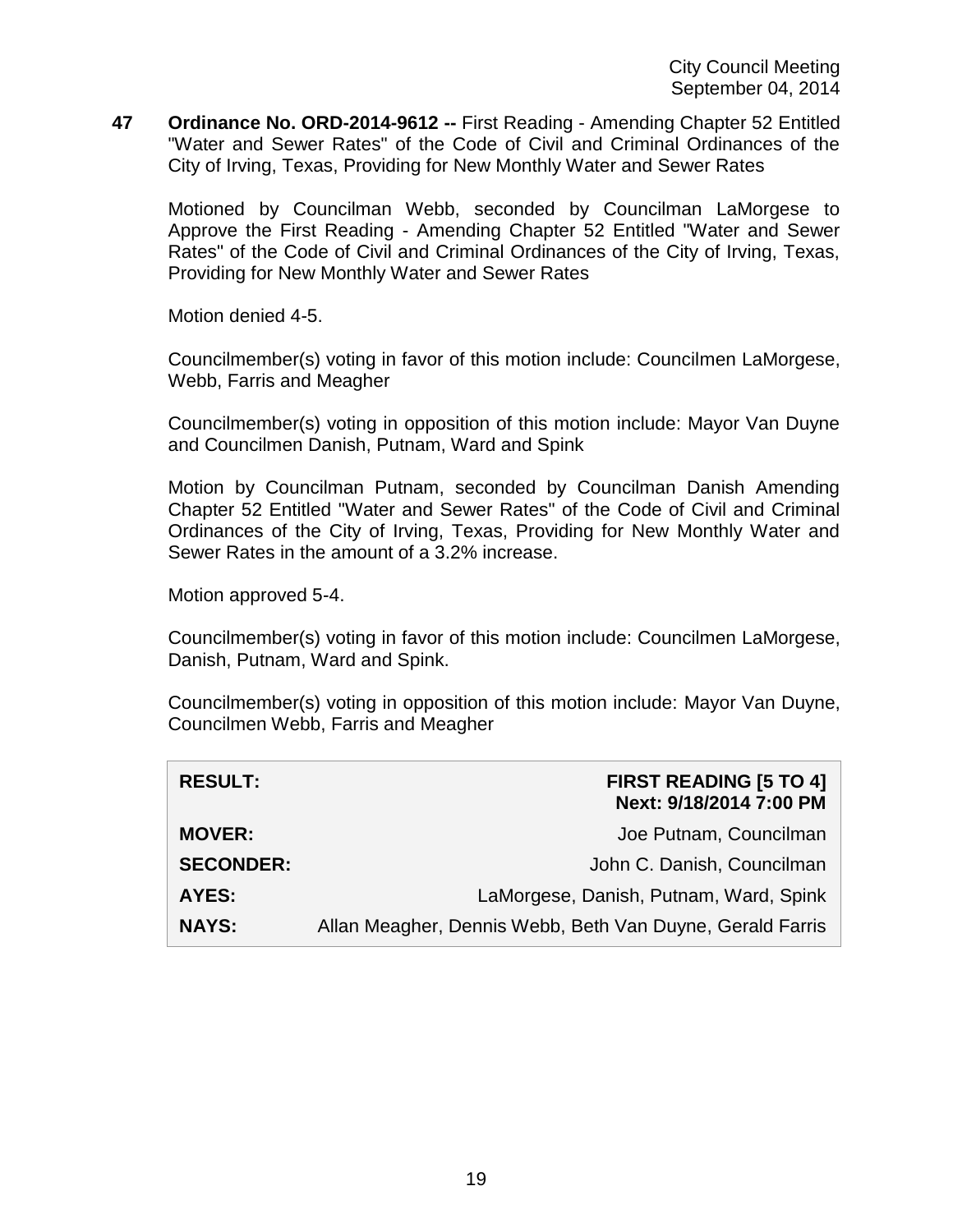**48 Ordinance No. ORD-2014-9613 --** Conduct a Public Hearing and Consider the Request of the Carrollton-Farmers Branch Independent School District for Amendment to the Project Plan and Financing Plan of Tax Increment Reinvestment Zone Number One

The following individual(s) signed up to speak in support of this item: Todd Howard, 1506 W. Griffin St., Dallas, TX Ralph Ellis, 3819 Cabeza De Vach, Irving, TX

Motioned by Councilman Ward, seconded by Councilman LaMorgese to Approve Conducting a Public Hearing and Consider the Request of the Carrollton-Farmers Branch Independent School District for Amendment to the Project Plan and Financing Plan of Tax Increment Reinvestment Zone Number One

Motion approved 9-0.

| <b>RESULT:</b>         | <b>ADOPTED [UNANIMOUS]</b>                                 |
|------------------------|------------------------------------------------------------|
| <b>MOVER:</b>          | Oscar Ward, Councilman                                     |
| <b>SECONDER:</b>       | Brad M. LaMorgese, Councilman                              |
| AYES:<br>Farris, Spink | Van Duyne, Danish, Meagher, Webb, Putnam, Ward, LaMorgese, |

**49 Resolution No. RES-2014-315 --** Approving First Amendment to Tax Increment Reinvestment Zone No. One Participation Agreement with Carrollton-Farmers Branch Independent School District

No one signed up to speak on this item at tonight's meeting.

Motioned by Councilman Ward, seconded by Councilman LaMorgese to Approve First Amendment to Tax Increment Reinvestment Zone No. One Participation Agreement with Carrollton-Farmers Branch Independent School District

Motion approved 9-0.

| <b>RESULT:</b>         | <b>ADOPTED [UNANIMOUS]</b>                                 |
|------------------------|------------------------------------------------------------|
| <b>MOVER:</b>          | Oscar Ward, Councilman                                     |
| <b>SECONDER:</b>       | Brad M. LaMorgese, Councilman                              |
| AYES:<br>Farris, Spink | Van Duyne, Danish, Meagher, Webb, Putnam, Ward, LaMorgese, |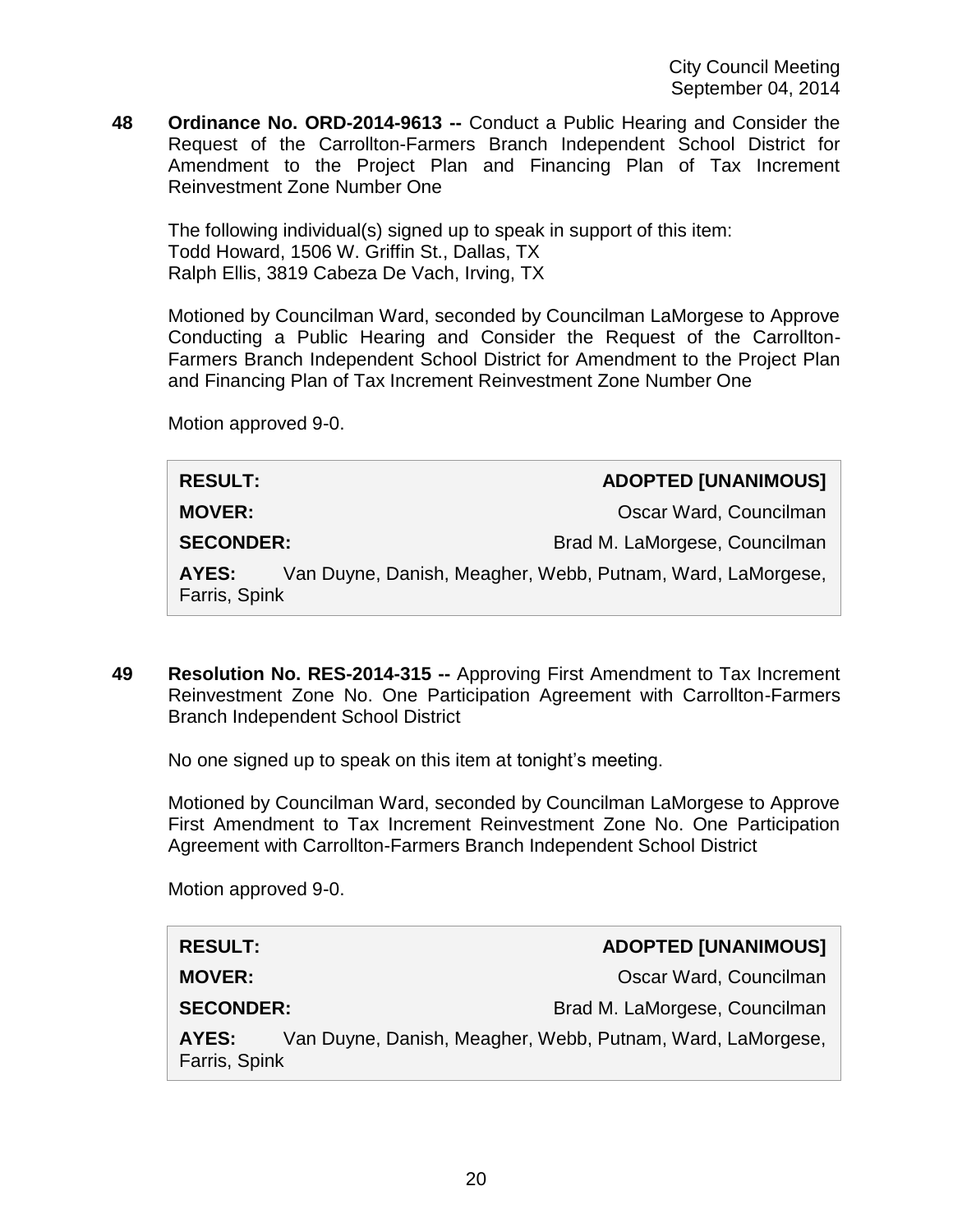#### **ZONING CASES AND COMPANION ITEMS**

**50 Resolution No. RES-2014-316 --** Temporary Use Permit G1407-0014 - to Allow a Haunted House - Property Located at 3602 W. Airport Freeway- Strangling Brothers Haunted Circus of Dallas, Applicant

The applicant has requested that this item be postponed to the September 18, 2014 council meeting per applicant request. No council action necessary.

#### **RESULT: POSTPONED NO VOTE Next: 9/18/2014 7:00 PM**

**51 Resolution No. RES-2014-317 --** Approving Special Sign Permit S1407-0008 to Modify the Existing Pylon Sign with an LED Cabinet to Display Gasoline Pricing - Property Located at 3001 North Beltline - Beacon Sign and Lighting, Applicant - Victor Ruiz, Owner

Mayor Van Duyne opened the public hearing at approximately 8:28 p.m.

The following individual(s) signed up to speak in support of this item: Victor Ruiz, P.O. Box 1982, Addison, TX Chris Edwards, 239 W. Davis, Duncanville, TX

The following individual(s) signed up to speak in opposition of this item: Don Van Slyke, 2617 Castle St., Irving, TX

Mayor Van Duyne closed the public hearing at approximately 8:30 p.m.

Motioned by Councilman Danish, seconded by Councilman Putnam to Approve Special Sign Permit S1407-0008 to Modify the Existing Pylon Sign with an LED Cabinet to Display Gasoline Pricing - Property Located at 3001 North Beltline - Beacon Sign and Lighting, Applicant - Victor Ruiz, Owner

Motion denied 2-7.

Councilmember(s) voting in favor of this motion include: Councilman Putnam and Danish

Councilmember(s) voting in opposition of this motion include: Mayor Van Duyne, Councilmen Ward, Meagher, LaMorgese, Farris, Spink and Webb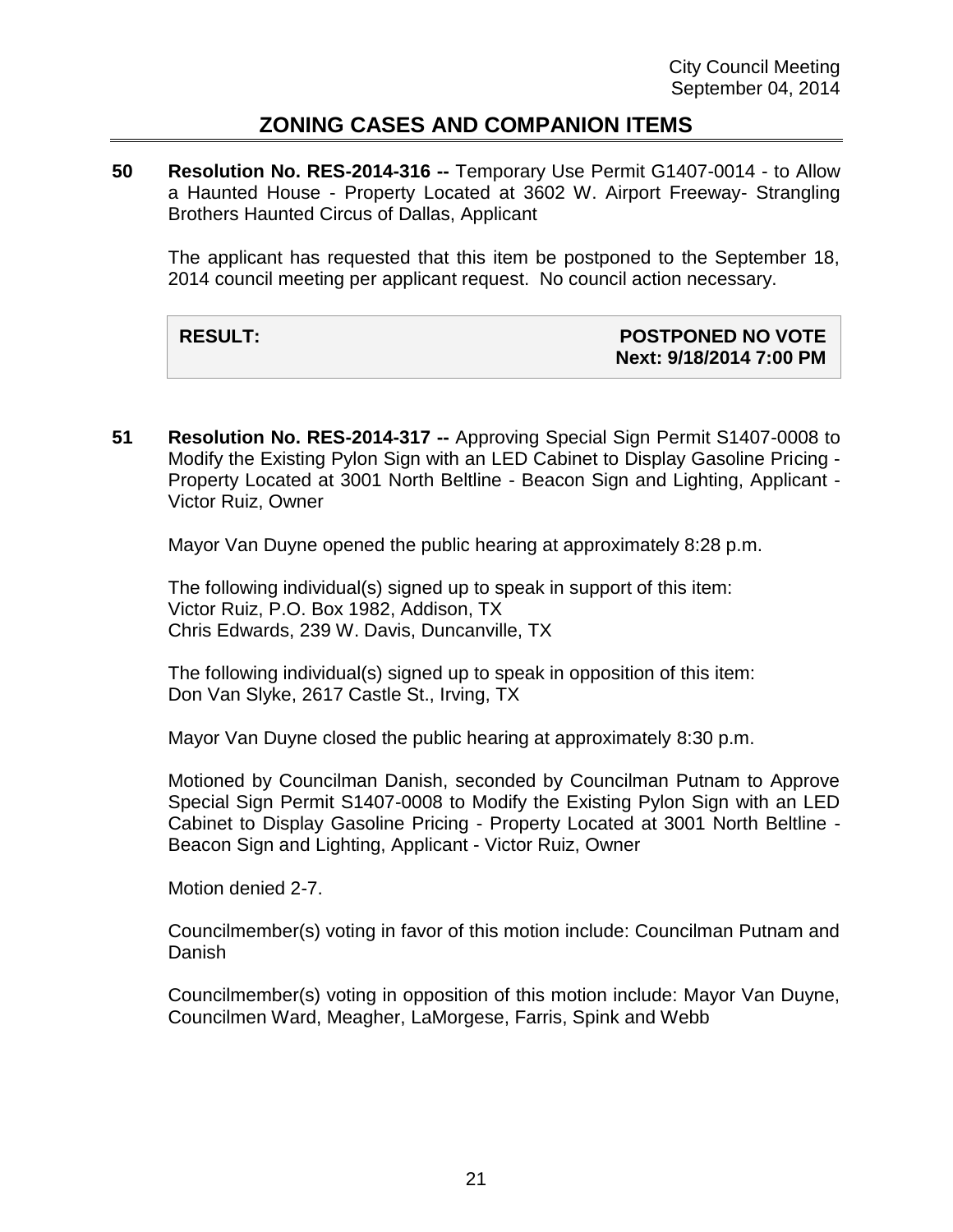| <b>RESULT:</b>   | <b>DENIED [2 TO 7]</b>                                   |
|------------------|----------------------------------------------------------|
| <b>MOVER:</b>    | John C. Danish, Councilman                               |
| <b>SECONDER:</b> | Joe Putnam, Councilman                                   |
| AYES:            | John C. Danish, Joe Putnam                               |
| <b>NAYS:</b>     | Van Duyne, Meagher, Webb, Ward, LaMorgese, Farris, Spink |

**52 Ordinance No. ORD-2014-9614 --** Development Plan DVP14-0005 - Amending the Comprehensive Plan to Change the Recommended Land Use from Office to Retail and Approving Development Plan #8, 5th Revision, Kinwest PUD (Planned Unit Development) for C-C (Community Commercial) Uses - Approximately 11.98 Acres Located on the Southwest Corner of State Highway 161 and MacArthur Boulevard - Vasquez Engineering, Applicant - MOB 105 of Texas LP, Owner

Mayor Van Duyne opened the public hearing at approximately 8:42 p.m.

No one signed up to speak on this item at tonight's meeting.

Mayor Van Duyne closed the public hearing at approximately 8:42 p.m.

Motioned by Councilman LaMorgese, seconded by Councilman Farris to Approve Development Plan DVP14-0005 - Amending the Comprehensive Plan to Change the Recommended Land Use from Office to Retail and Approving Development Plan #8, 5th Revision, Kinwest PUD (Planned Unit Development) for C-C (Community Commercial) Uses - Approximately 11.98 Acres Located on the Southwest Corner of State Highway 161 and MacArthur Boulevard - Vasquez Engineering, Applicant - MOB 105 of Texas LP, Owner

Motion approved 9-0.

| <b>RESULT:</b>         | <b>ADOPTED [UNANIMOUS]</b>                                 |
|------------------------|------------------------------------------------------------|
| <b>MOVER:</b>          | Brad M. LaMorgese, Councilman                              |
| <b>SECONDER:</b>       | Gerald Farris, Councilman                                  |
| AYES:<br>Farris, Spink | Van Duyne, Danish, Meagher, Webb, Putnam, Ward, LaMorgese, |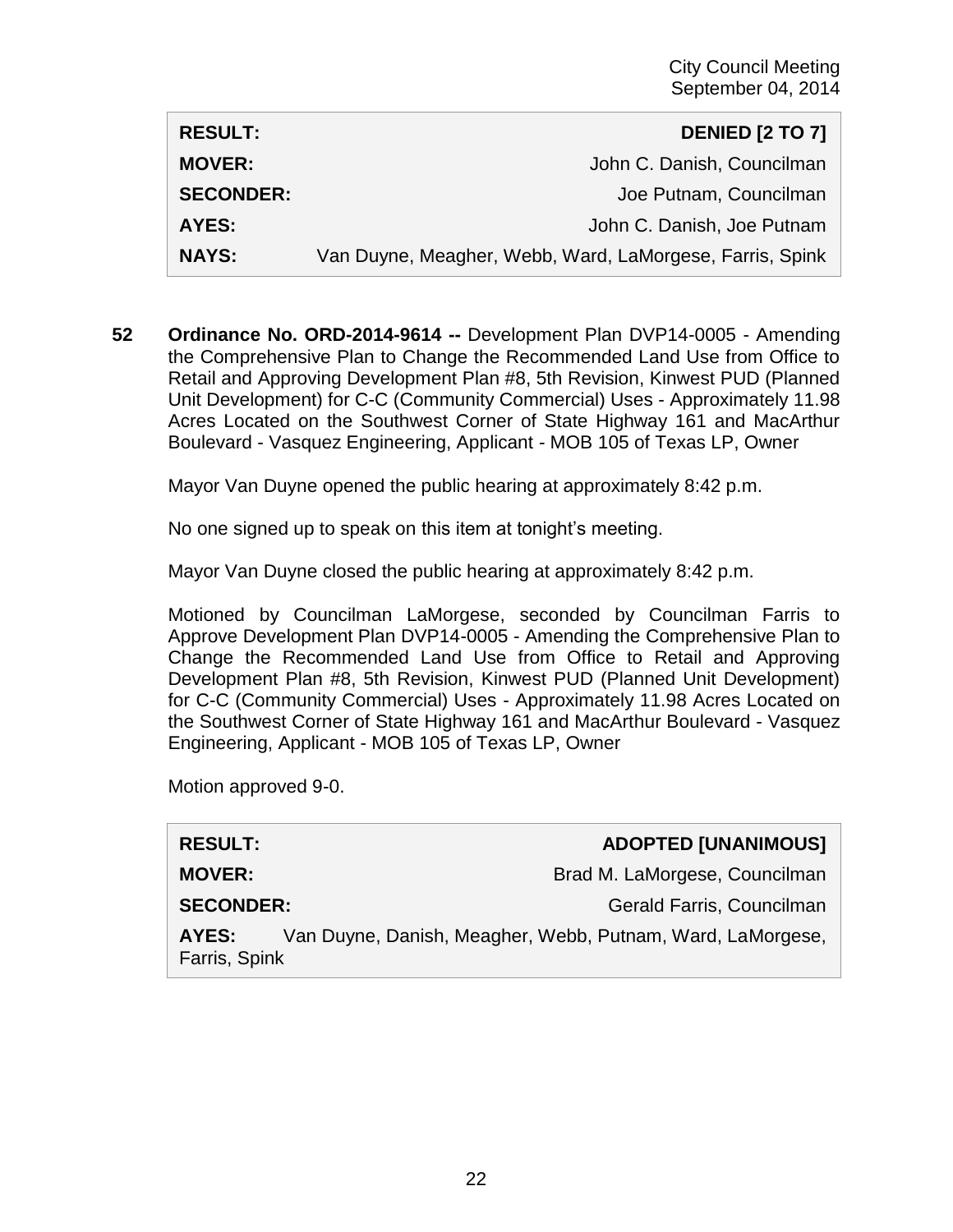**53 Ordinance No. ORD-2014-9615 --** Zoning Case #ZC14-0029 - Granting S-P-2 (Generalized Site Plan) for R-6 (Single Family) Uses - Approximately 0.16 Acres Located at 1805 Cochran Street - Gustavo and Mary Sanchez, Applicant/Owner

Mayor Van Duyne opened the public hearing at approximately 8:43 p.m.

No one signed up to speak on this item at tonight's meeting.

Mayor Van Duyne closed the public hearing at approximately 8:43 p.m.

Motioned by Councilman Webb, seconded by Councilman Putnam to Approve Zoning Case #ZC14-0029 - Granting S-P-2 (Generalized Site Plan) for R-6 (Single Family) Uses - Approximately 0.16 Acres Located at 1805 Cochran Street - Gustavo and Mary Sanchez, Applicant/Owner

Motion approved 8-1.

Councilmember(s) voting in opposition of this motion include: Councilman Farris

| <b>RESULT:</b>        | <b>ADOPTED [8 TO 1]</b>                                    |
|-----------------------|------------------------------------------------------------|
| <b>MOVER:</b>         | Dennis Webb, Councilman                                    |
| <b>SECONDER:</b>      | Joe Putnam, Councilman                                     |
| AYES:<br><b>Spink</b> | Van Duyne, Danish, Meagher, Webb, Putnam, Ward, LaMorgese, |
| <b>NAYS:</b>          | <b>Gerald Farris</b>                                       |

**54 Ordinance No. ORD-2014-9616 --** Zoning Case #ZC14-0031 - Granting S-P-1 (Detailed Site Plan) for R-AB (Restaurant with the Accessory Use of the Sale of Alcoholic Beverages for On-Premises Consumption) Uses - Approximately 0.08 Acres Located at 1030 West John Carpenter Freeway - 708 Studios, Applicant - RDF 141 West 114 Irving TX P2, LLC, Owner

Mayor Van Duyne opened the public hearing at approximately 8:44 p.m.

No one signed up to speak on this item at tonight's meeting.

Mayor Van Duyne closed the public hearing at approximately 8:44 p.m.

Motioned by Councilman Farris, seconded by Councilman Meagher to Approve Zoning Case #ZC14-0031 - Granting S-P-1 (Detailed Site Plan) for R-AB (Restaurant with the Accessory Use of the Sale of Alcoholic Beverages for On-Premises Consumption) Uses - Approximately 0.08 Acres Located at 1030 West John Carpenter Freeway - 708 Studios, Applicant - RDF 141 West 114 Irving TX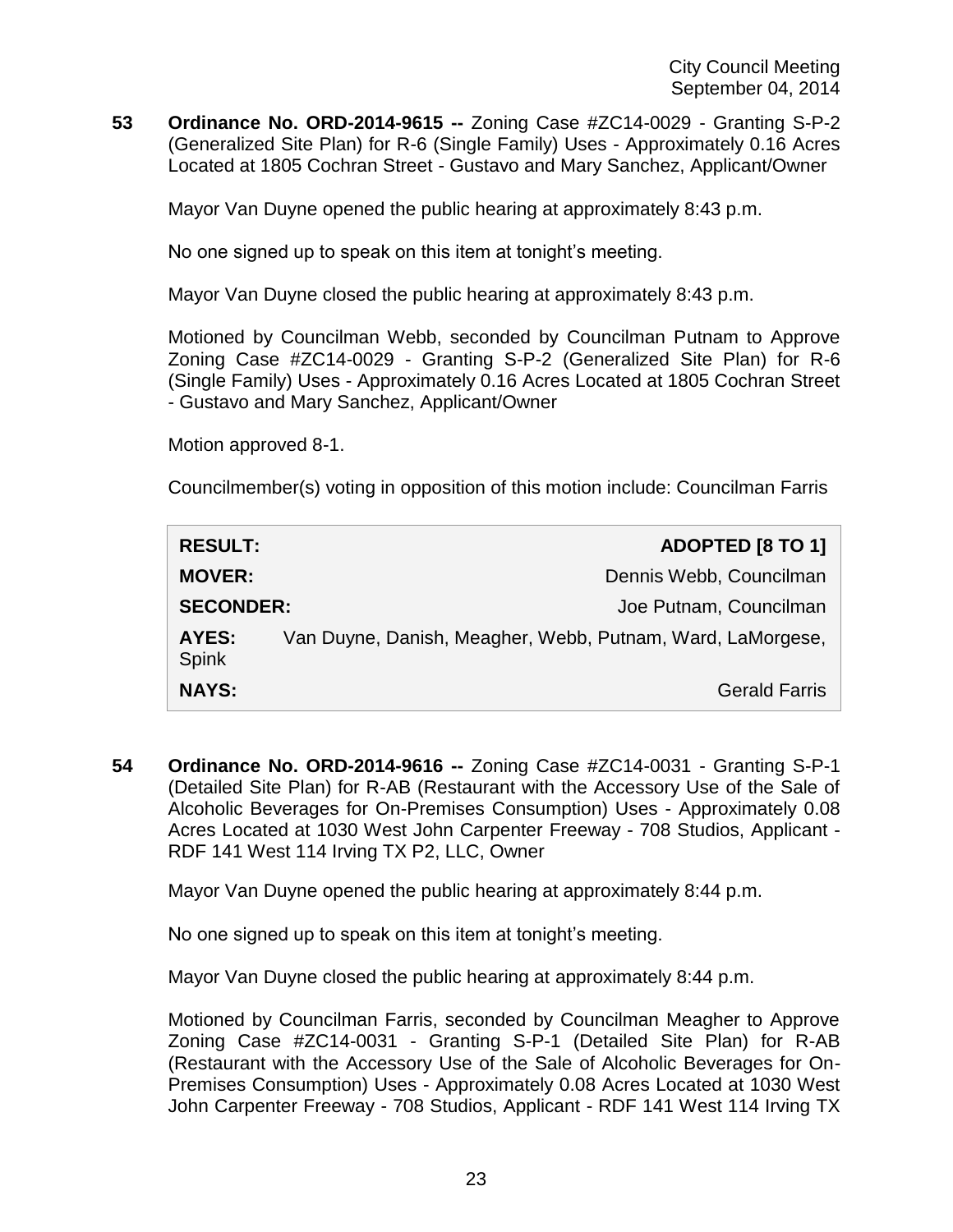P2, LLC, Owner

Motion approved 9-0.

## **RESULT: ADOPTED [UNANIMOUS]**

**MOVER:** Gerald Farris, Councilman

**SECONDER:** Allan Meagher, Councilman

**AYES:** Van Duyne, Danish, Meagher, Webb, Putnam, Ward, LaMorgese, Farris, Spink

**55 Ordinance No. ORD-2014-9617 --** Zoning Case #ZC14-0036 - Granting S-P-2 (Generalized Site Plan) for R-6 (Single Family) Uses - Approximately 0.18 Acres Located at 2439 Concord Drive - Christino Rodriguez, Applicant/Owner

Mayor Van Duyne opened the public hearing at approximately 8:44 p.m.

No one signed up to speak on this item at tonight's meeting.

Mayor Van Duyne closed the public hearing at approximately 8:44 p.m.

Motioned by Councilman Putnam, seconded by Councilman Spink to Approve Zoning Case #ZC14-0036 - Granting S-P-2 (Generalized Site Plan) for R-6 (Single Family) Uses - Approximately 0.18 Acres Located at 2439 Concord Drive - Christino Rodriguez, Applicant/Owner

Motion approved 9-0.

| <b>RESULT:</b>                                                                       | <b>ADOPTED [UNANIMOUS]</b> |
|--------------------------------------------------------------------------------------|----------------------------|
| <b>MOVER:</b>                                                                        | Joe Putnam, Councilman     |
| <b>SECONDER:</b>                                                                     | Thomas Spink, Councilman   |
| Van Duyne, Danish, Meagher, Webb, Putnam, Ward, LaMorgese,<br>AYES:<br>Farris, Spink |                            |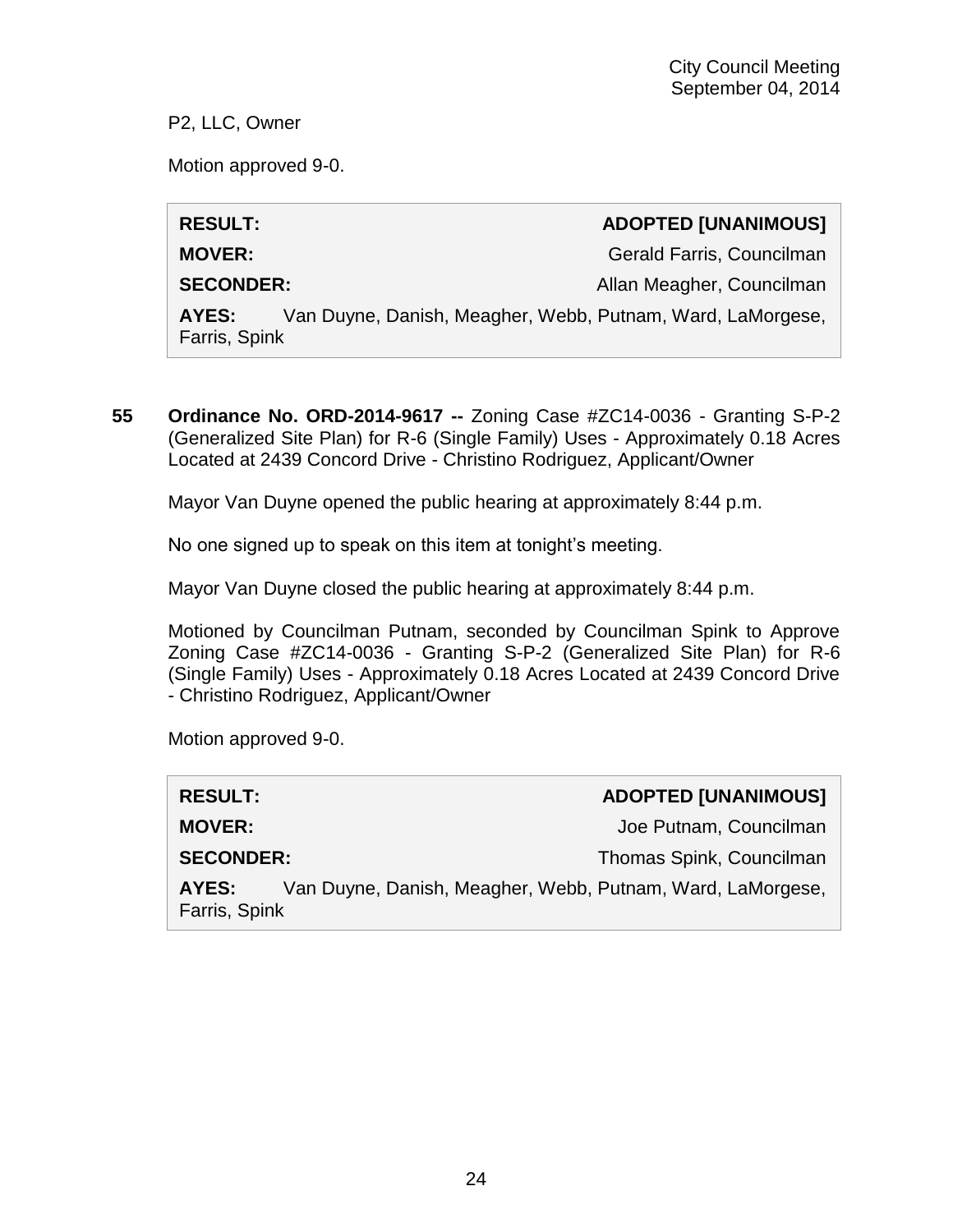**56 Ordinance No. ORD-2014-9618 --** Zoning Case #ZC14-0043 - Amending the Comprehensive Plan to Change the Recommended Land Use from Light Commercial to Low-Density Residential and Granting S-P-2 (Generalized Site Plan) for R-6 (Single Family) Uses - Approximately 4.2 Acres Located on the Northwest Corner of Riverside Drive and Creative Way - Claymoore Engineering, Applicant - Encore Land LLC, Owner

Mayor Van Duyne opened the public hearing at approximately 8:45 p.m.

No one signed up to speak on this item at tonight's meeting.

Mayor Van Duyne closed the public hearing at approximately 8:45 p.m.

Motioned by Councilman LaMorgese, seconded by Councilman Putnam to Approve Zoning Case #ZC14-0043 - Amending the Comprehensive Plan to Change the Recommended Land Use from Light Commercial to Low-Density Residential and Granting S-P-2 (Generalized Site Plan) for R-6 (Single Family) Uses - Approximately 4.2 Acres Located on the Northwest Corner of Riverside Drive and Creative Way - Claymoore Engineering, Applicant - Encore Land LLC, **Owner** 

The opposition represents 21.08% of the land within 200 feet of the subject property. Since this is more than 20%, per State law a ¾-vote is required for approval.

Motion approved 9-0.

| <b>RESULT:</b>         | <b>ADOPTED [UNANIMOUS]</b>                                 |
|------------------------|------------------------------------------------------------|
| <b>MOVER:</b>          | Brad M. LaMorgese, Councilman                              |
| <b>SECONDER:</b>       | Joe Putnam, Councilman                                     |
| AYES:<br>Farris, Spink | Van Duyne, Danish, Meagher, Webb, Putnam, Ward, LaMorgese, |

**57 Ordinance No. ORD-2014-9619 --** Zoning Case #ZC14-0053 - Granting C-C (Community Commercial) District Uses - Approximately 2,641 Square Feet Located at 1143 East Irving Boulevard - Sagrero Restaurant, Applicant - Santander Irvingate, LTD., Owner

Mayor Van Duyne opened the public hearing at approximately 8:46 p.m.

The following individual(s) signed up to speak in support of this item: Moises Zamora, 244 Woodhill St., Mesquite, TX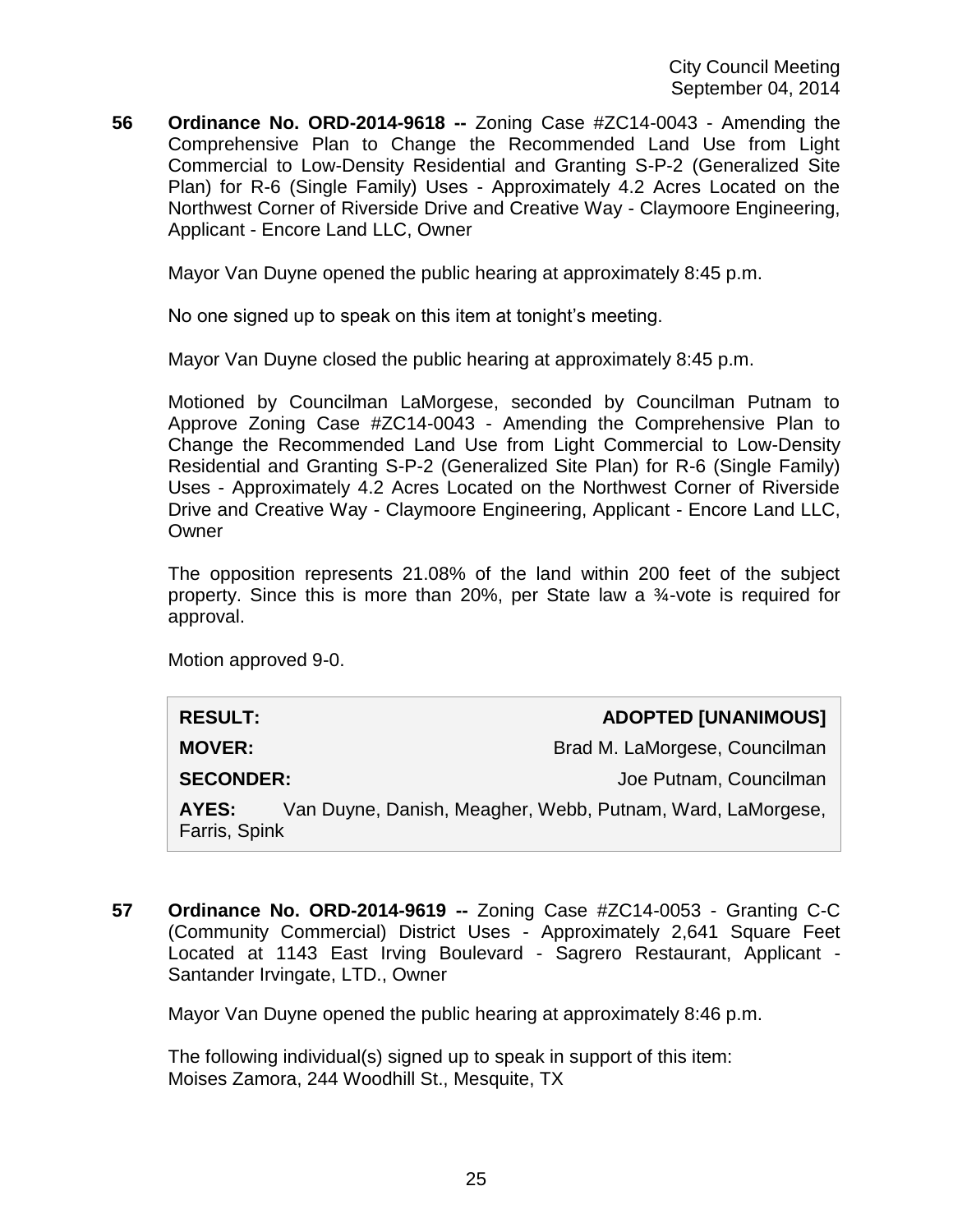Mayor Van Duyne closed the public hearing at approximately 8:46 p.m.

Motioned by Councilman Ward, seconded by Councilman Danish to Approve Zoning Case #ZC14-0053 - Granting C-C (Community Commercial) District Uses - Approximately 2,641 Square Feet Located at 1143 East Irving Boulevard - Sagrero Restaurant, Applicant - Santander Irvingate, LTD., Owner

Motion approved 9-0.

| <b>RESULT:</b>         | <b>ADOPTED [UNANIMOUS]</b>                                 |  |
|------------------------|------------------------------------------------------------|--|
| <b>MOVER:</b>          | Oscar Ward, Councilman                                     |  |
| <b>SECONDER:</b>       | John C. Danish, Councilman                                 |  |
| AYES:<br>Farris, Spink | Van Duyne, Danish, Meagher, Webb, Putnam, Ward, LaMorgese, |  |

**58 Ordinance No. ORD-2014-9620 --** Zoning Case #ZC14-0055 - Granting S-P-2 (Generalized Site Plan) for C-C (Community Commercial) District Uses - Approximately 12.179 Acres Located at 400 West LBJ Freeway - T. Howard and Associates, Inc., Applicant - Irving Hospital Authority, Owner

Mayor Van Duyne opened the public hearing at approximately 8:47 p.m.

The following individual(s) signed up to speak in support of this item: Todd Howard, 1506 W. Griffin St., Dallas, TX Ralph Ellis, 3819 Cabeza De Vach, Irving, TX

Mayor Van Duyne closed the public hearing at approximately 8:47 p.m.

Motioned by Councilman Ward, seconded by Councilman Webb to Approve Zoning Case #ZC14-0055 - Granting S-P-2 (Generalized Site Plan) for C-C (Community Commercial) District Uses - Approximately 12.179 Acres Located at 400 West LBJ Freeway - T. Howard and Associates, Inc., Applicant - Irving Hospital Authority, Owner

Motion approved 9-0.